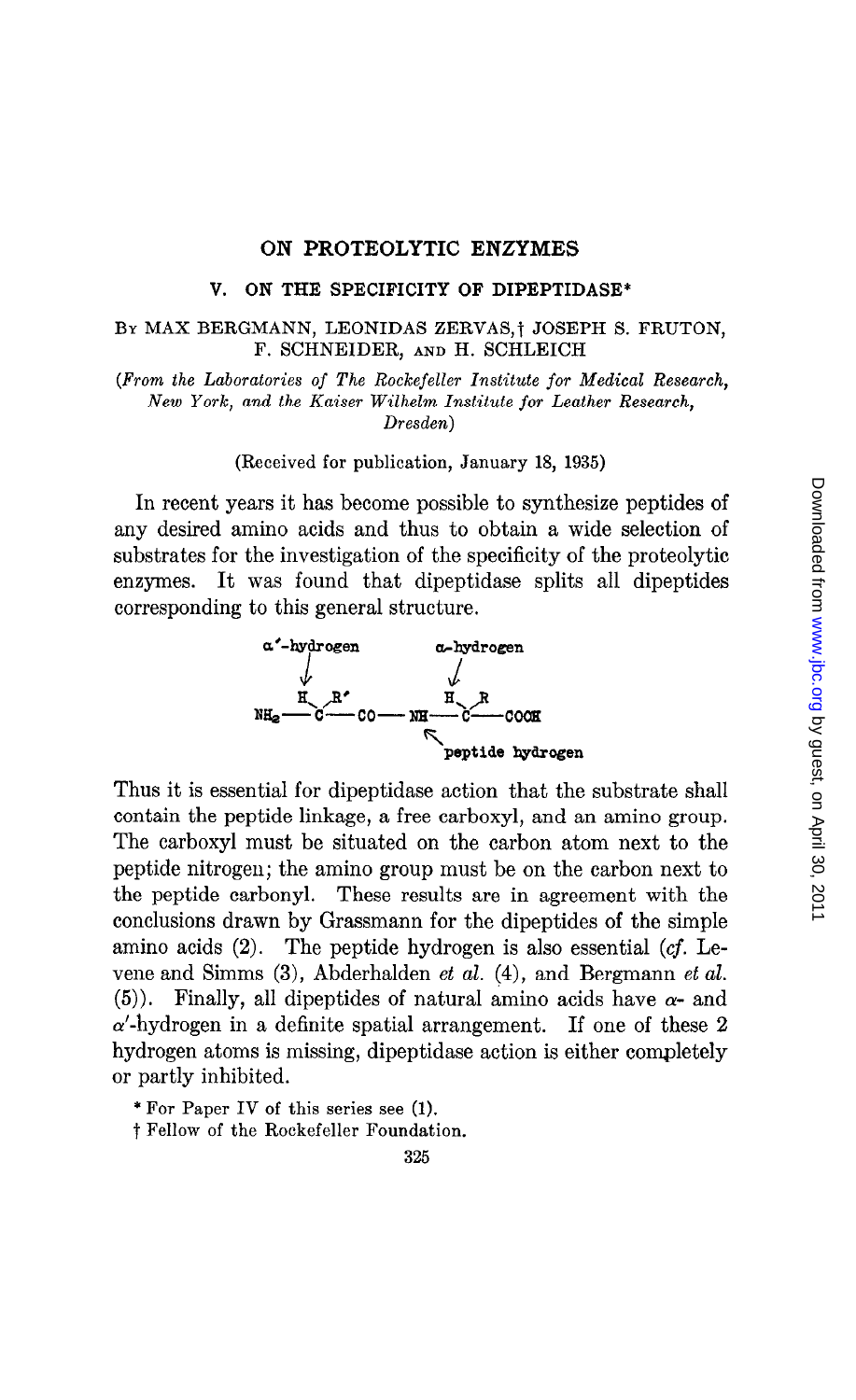In the experiments here reported further information regarding these criteria of specificity has been obtained.

The essential character of the amino group had been drawn from the finding that N-acylated dipeptides were not split by dipeptidase. Upon acylation the basic character of the amino group is removed but is retained when an alkyl group is introduced instead of the acyl residue, as in sarcosylglycine which was first studied by Levene and his coworkers (6). We have examined the splitting of N-methyl-dl-leucylglycine (I), studied by Abderhalden and his coworkers (4, 7), because the methyl-free leucylglycine is very easily split and is therefore employed as a sensitive test substrate

| Substrate                        | Time           | Hydrolysis |
|----------------------------------|----------------|------------|
|                                  | hrs.           | ver cent   |
| dl-Leucylglycine                 |                | 70         |
|                                  | $2\frac{1}{2}$ | 86         |
| dl-Leucylglycylglycine           |                | 78         |
|                                  | $2\frac{1}{2}$ | 109        |
| Chloroacetyl- <i>l</i> -tyrosine | $2\frac{1}{2}$ | 2          |
| N-Methyl-dl-leucylglycine        | 2              | 4          |
|                                  | $3\frac{1}{2}$ | 2          |
| Sarcosyl- <i>l</i> -tyrosine     | 2              |            |
|                                  | $3\frac{1}{2}$ | 2          |

TABLE I Splitting with Glycerol Extract of Intestinal Muco

for dipeptidase. In agreement with Abderhalden's results, we could find no splitting with erepsin under the usual experimental conditions (Table I). A similar finding was obtained in the case of sarcosyl-*l*-tyrosine (II). Dipeptidase from intestinal mucosa requires, therefore, the complete  $NH<sub>2</sub>$  group in the substrate and the basicity of the nitrogen is not in itself sufficient.



The necessity of the *free carboxyl* in the peptide for dipeptidase action has been the subject of much research. Grassmann and his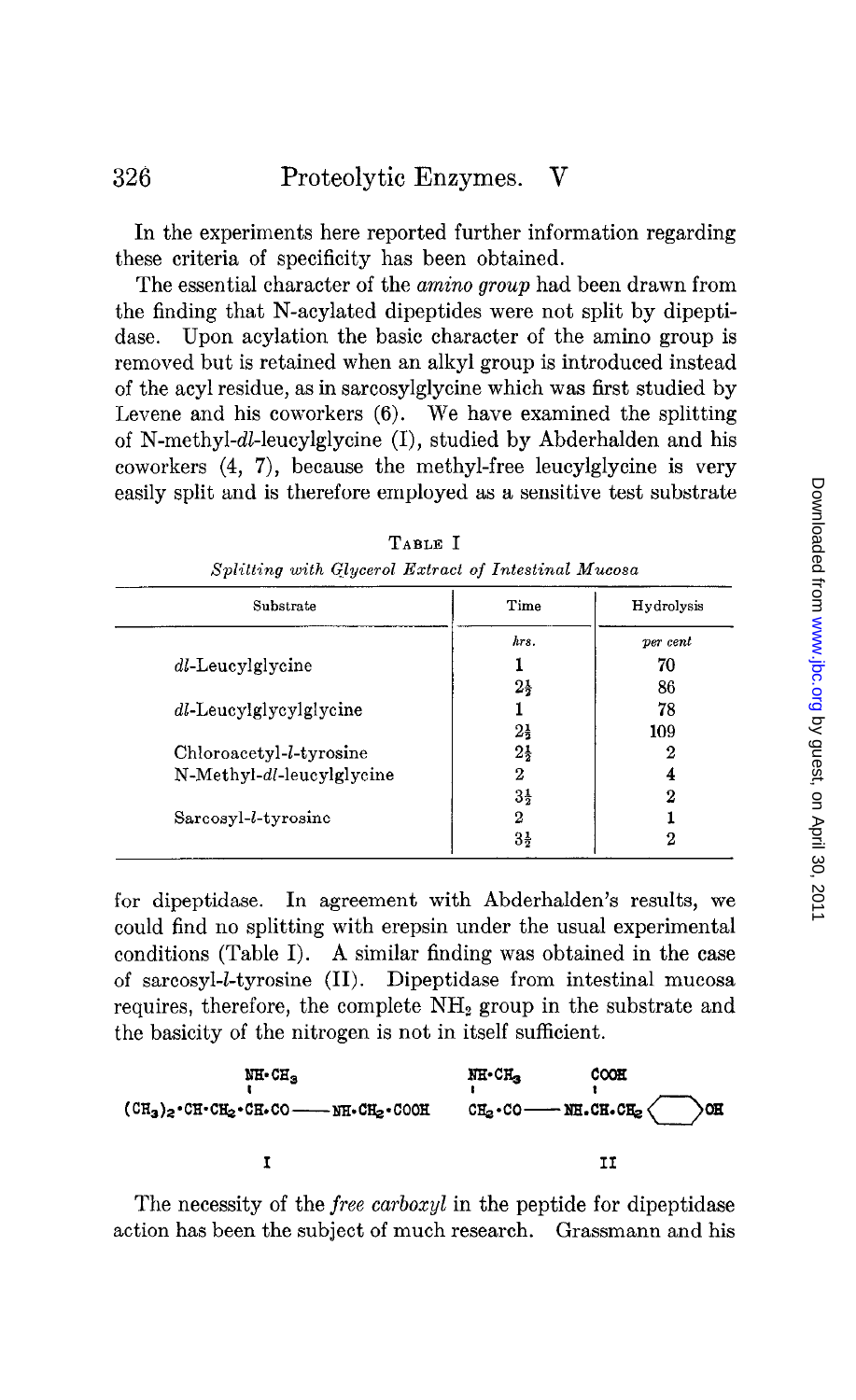coworkers (2) have demonstrated the essential character of the carboxyl group for the action of yeast dipeptidase. We have assumed the same for dipeptidase from intestinal mucosa and have never found in our experiments any evidence to the contrary. However, Balls and Köhler (8) have reported from the laboratory of Waldschmidt-Leitz that dipeptidase from intestinal mucosa splits dipeptides of aromatic amines. According to these investigators the enzyme is thus able to split glycyl-p-aminobenzoic acid (III) and glycyl-p-nitraniline (IV) but not glycyl-o-aminobenzoic



acid (V). None of these dipeptides bears a carboxyl group on the carbon atom attached to the peptide nitrogen. Peptide (IV) has no free carboxyl group at all.

Waldschmidt-Leitz and Balls (9) explain these results by attributing to the carboxyl group of glycyl-o-aminobenzoic acid an inhibiting effect on the enzyme. In the hydrolyzable  $p$  compound the carboxyl group is further removed, therefore the inhibition cannot occur. There can.be no doubt that such inhibition by the carboxyl group is difficult to understand in an enzyme which, like dipeptidase, is capable of splitting compounds which have the peptide linkage and the carboxyl group in close spatial proximity. These results fit an enzyme which, like aminopeptidase, is inhibited by a free carboxyl in the vicinity of the peptide linkage of the substrate. It has been possible for us to demonstrate that aminopeptidase is indeed the active principle in this case.

Balls and Köhler employed for their observations a mixture of ereptic enzymes which contained, besides dipeptidase, much aminopeptidase. They did not perform experiments with homogeneous dipeptidase. We have repeated their experiments with yeast dipeptidase and have found that it is entirely inactive. the other hand, it was possible to split glycyl-p-nitraniline as well as glycyl-p-aminobenzoic acid with aminopeptidase from intestinal mucosa (Tables II and III). It is therefore evident that if erepsin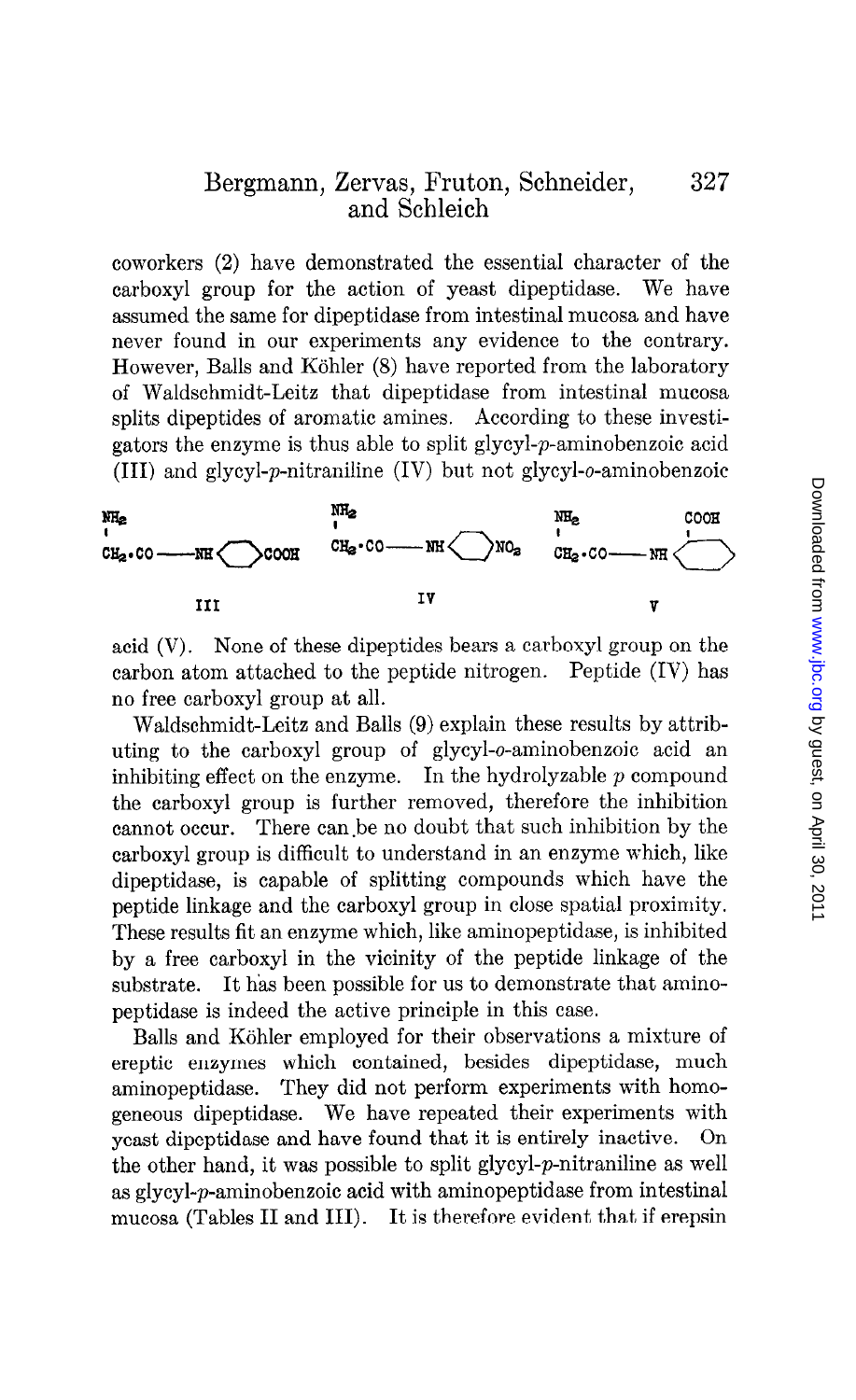| Substrate               |      | Glycerol extract of<br>intestinal mucosa | Aminopeptidase |                 | Yeast dipeptidase |                 |
|-------------------------|------|------------------------------------------|----------------|-----------------|-------------------|-----------------|
|                         | Time | Hydrol-<br>ysis                          | Time           | Hydrol-<br>ysis | Time              | Hydrol-<br>ysis |
|                         | hrs. | per cent                                 | hrs.           | per cent        | hrs.              | per cent        |
| dl-Leucylglycine        | 1    | 100                                      | $1\frac{1}{4}$ | 1               |                   | 58              |
|                         |      |                                          |                |                 | 3                 | 100             |
| dl-Leucylglycylglycine  | 1    | 80                                       | 14             | 32              |                   |                 |
|                         |      |                                          | 3              | 77              |                   |                 |
| $Glycyl-p-nitraniline*$ | 2    | 9                                        | 3              | 6               | $2\frac{1}{2}$    |                 |
|                         | 5    | 24                                       |                | 7               | 5                 | 0               |
|                         | 20   | 40                                       | 20             | 11              | 20                | 0               |

TABLE II Hydrolysis of Glycyl-p-Nitraniline

\* The amination of chloroacetyl-p-nitraniline (8) was carried out with ammoniacal methyl alcohol for 48 hours. After evaporating down the solution, the residue was dissolved in a measured volume of N HCl, filtered, and the peptide precipitated from the filtrate with the calculated quantity of N NaOH. Yellow needles, difficultly soluble in water, with a melting point of 167° (corrected), were obtained. The material was titrated in 0.3 cc. aliquots. During hydrolysis the color changed from light yellow (peptide) to deep yellow (nitraniline).

| Substrate                  |                  | Glycerol extract<br>of intestinal<br>mucosa* | Aminopep-<br>tidase |                   | Yeast<br>dipeptidaset |                 |
|----------------------------|------------------|----------------------------------------------|---------------------|-------------------|-----------------------|-----------------|
|                            | Time             | Hydrol-<br>vsis                              | Time                | Hydrol-<br>. ysis | Time                  | Hydrol-<br>ysis |
|                            | hrs.             | per cent                                     | hrs.                | per cent          | hrs.                  | per cent        |
| dl-Leucylglycine           |                  | 77                                           | 14                  |                   | 2                     | 83              |
| dl-Leucylglycylglycine     |                  | 80                                           | 11                  | 32                | $\boldsymbol{2}$      | 7               |
|                            | $\boldsymbol{2}$ | 102                                          | 3                   | 77                | 7                     | 38              |
| Glycyl-p-aminobenzoic acid | $\bf{2}$         | 19                                           | 3                   | m                 | 3                     | 0               |
|                            | 6                | 45                                           | 6                   | 10                | 7                     | $\bf{0}$        |
|                            | 15               | 69                                           | 20                  | 20                |                       |                 |

|                                         | TABLE III . |  |  |
|-----------------------------------------|-------------|--|--|
| Hydrolysis of Glycyl-p-Aminobenzoic Aci |             |  |  |

\* 0.3 cc. of extract was employed.

t 7 mg. of dry preparation were employed.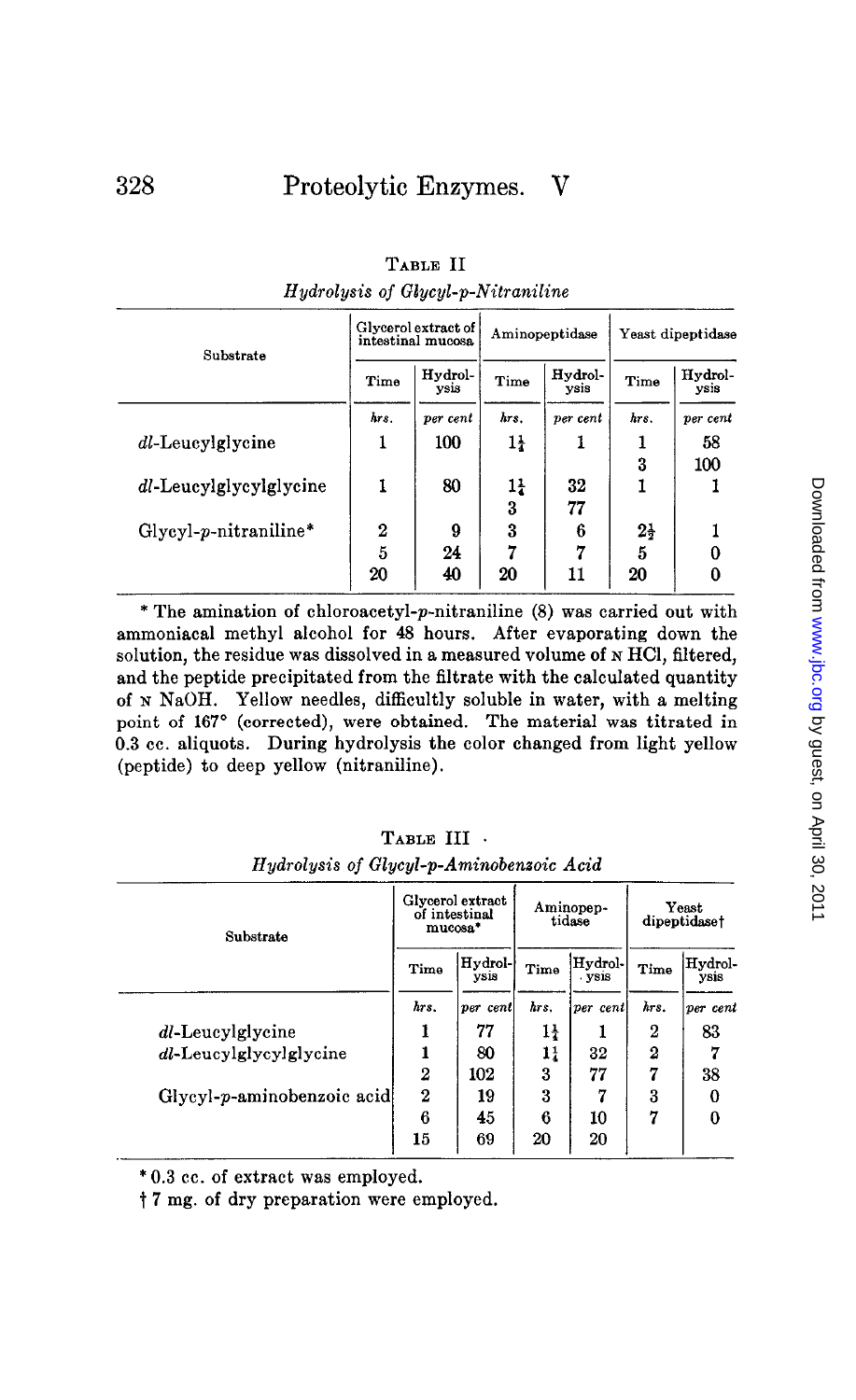hydrolyzes these two dipeptides, as in the experiments of Balls and Köhler, the hydrolytic action is to be attributed to the aminopeptidase. Since the only experimental support for a difference in specificity for dipeptidase from yeast and intestinal mucosa has disappeared, it may now be stated without reservation that dipeptidase splits only those dipeptides which bear a free carboxyl group on the same carbon as the peptide nitrogen.

For the stereochemical aspect of dipeptidase action the peptide hydrogen, as well as the  $\alpha$ - and  $\alpha'$ -hydrogens, is of fundamental significance. It was pointed out above that the peptide hydrogen is essential for enzymatic hydrolysis by dipeptidase. We assume that this hydrogen atom becomes rearranged under the influence of the enzyme in such a way that the amide form of the dipeptide is changed to the imide form,  $-CO-NH$   $\rightarrow$   $-C(OH) = N-.$ The imide form makes possible two different spatial arrangements of the carbon-nitrogen double bond.



In isomer (VI-a) the amino and carboxyl groups lie in the closest possible proximity, whereas in (VI-b) they are distant from each other. We are of the opinion that during dipeptidase action dipeptides exist in the configuration (VI-a) so that there results a hexagon, whose corners are formed by the carboxyl group,  $\alpha$ -carbon, peptide nitrogen, carbon of the peptide bond,  $\alpha'$ -carbon, and amino group. The simultaneous combination of the carboxyl and the amino group with the enzyme restricts the free rotation within the peptide and confers upon the hexagon a rigid structure. The six corners of the hexagon must lie nearly in a single plane and we shall fall into no great error if we draw the hexagon as a plane and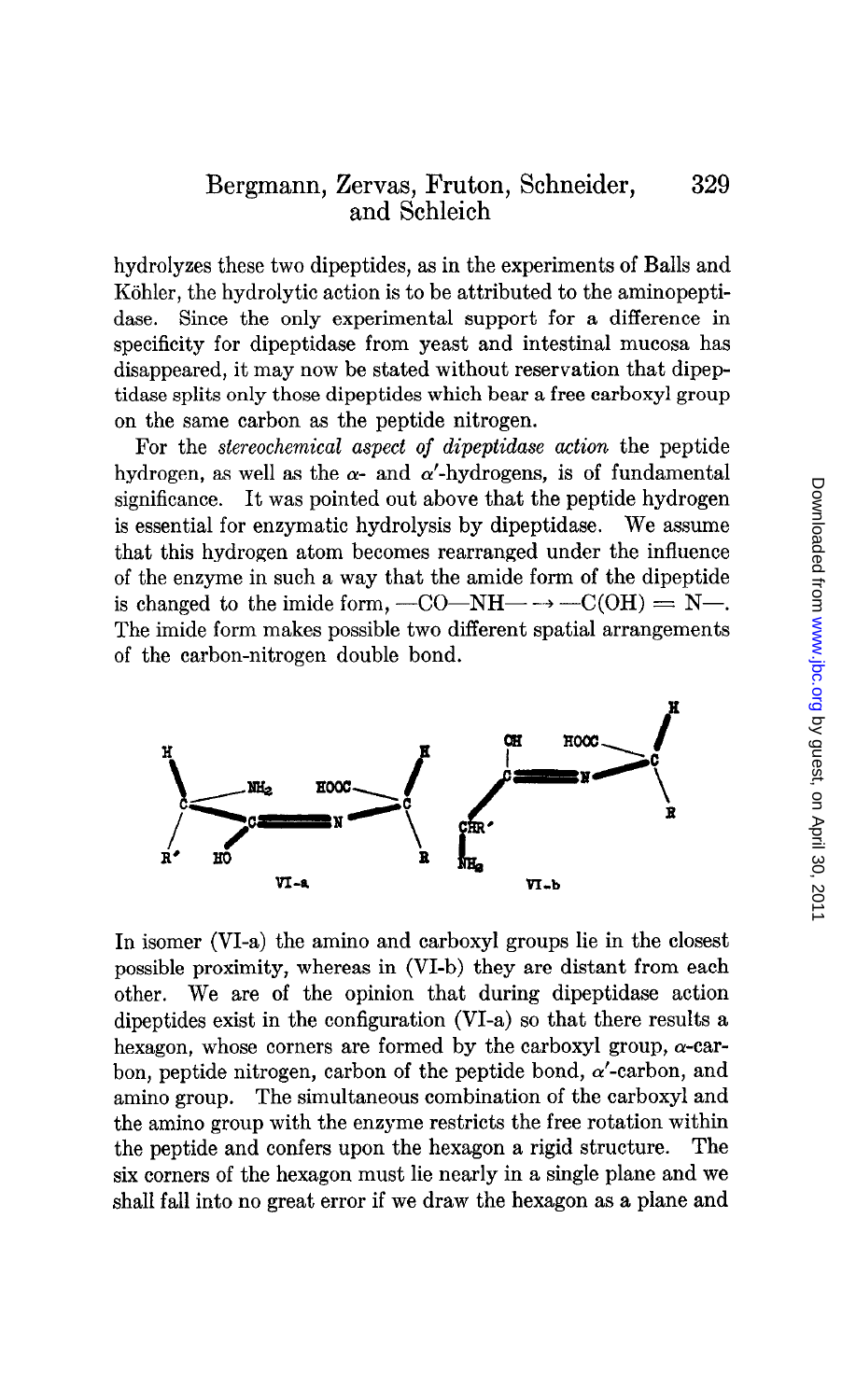refer to it as such in what follows. However, the 2  $\alpha$ -hydrogen atoms and the side chains R and R' are not situated in the plane of the hexagon but in a way similar to that of the substituents in a partially hydrogenated benzene ring.<sup>1</sup> The spatial configuration of the naturally occurring optically active amino acids is such that their  $\alpha$ -hydrogen atoms lie in *cis* position in the dipeptide hexagon, the same being the case for the side chains R and R'. On the one side of the hexagon plane there are therefore the two voluminous side chains R and R' which do not allow the enzyme to approach the hexagon plane from this side, thus preventing combination with the reactive groups of the dipeptide from this side. On the other side of the hexagon plane there are only the  $2\alpha$ -hydrogen atoms which have only a small atomic volume. We are therefore of the opinion that the enzyme approaches that side of the hexagon upon which the 2  $\alpha$ -hydrogen atoms are situated and that this condition determines the stereochemical selectivity of dipeptidase.

This view leads to the problem as to whether the 2  $\alpha$ -hydrogen atoms enter into active combination with dipeptidase or merely favor the action of the enzyme because of their small volume. The second possibility seemed the more probable one.

In order to decide this question we have investigated the following dipeptides with dipeptidase.



1 In analogy to the Haworth formula of pyranosides, in formulas (VI-a) to (XVI) the heavy lines represent valences in front of the plane of the paper while the light lines represent valences behind the plane of the paper.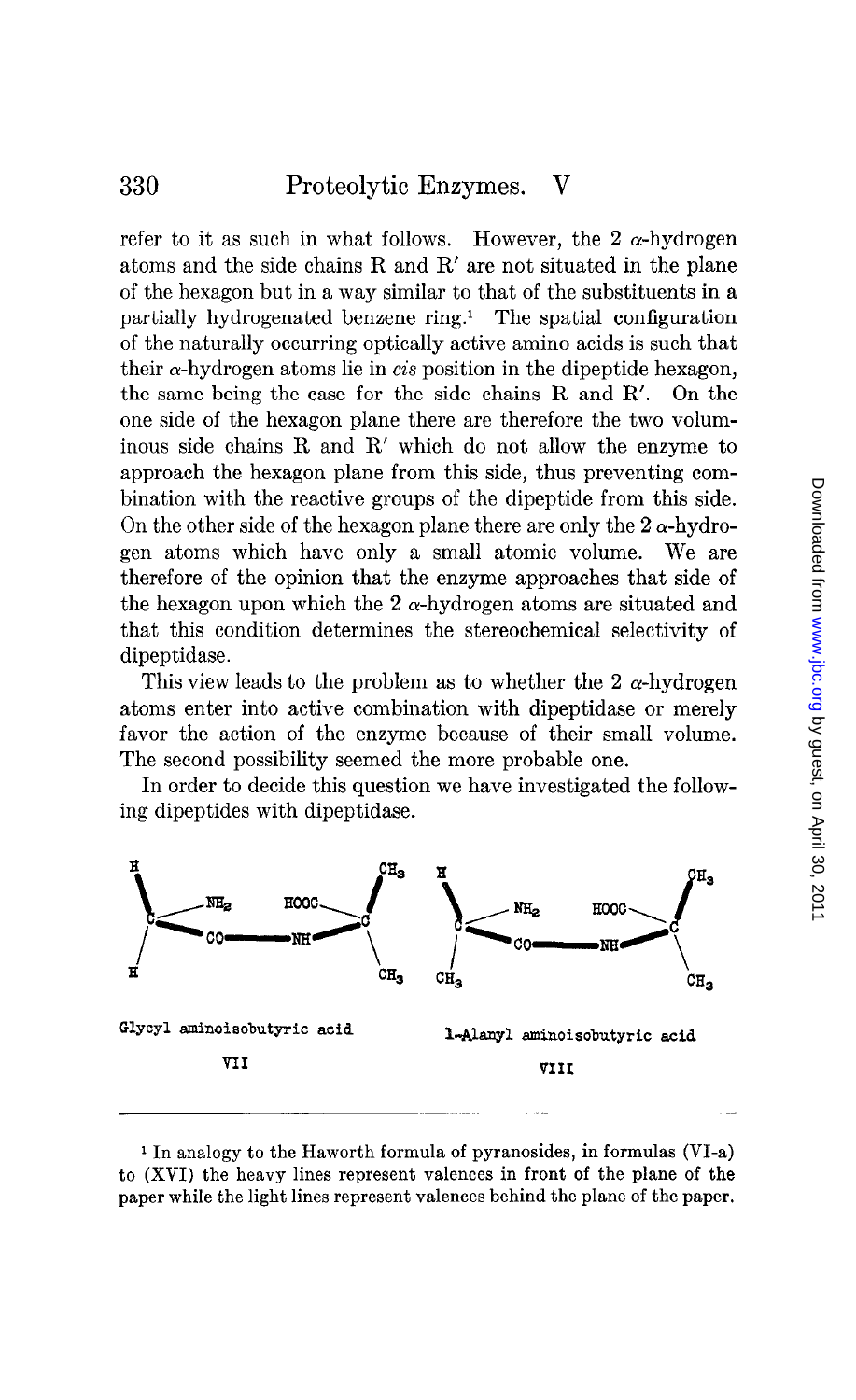

Abderhalden and Zeisset (10) found no splitting for dipeptide (VII) with erepsin but did observe hydrolysis in the case of (VIII) and of (IX), without stating which component of the erepsin was the effective agent in the splitting. We found hydrolysis by erepsin from intestinal mucosa for all three dipeptides. We found further that an active and homogeneous preparation of aminopeptidase from erepsin was entirely inactive toward these three dipeptides. Finally, we noted an appreciable splitting of all three dipeptides with a dry preparation of yeast dipeptidase. It was smallest in the case of (IX), where the aminoisobutyric acid bears the amino group (Tables IV to VI).

These experiments show that dipeptidase can also act on dipeptides of amino acids which have no  $\alpha$ -hydrogen but in its place a methyl group. The substitution of methyl for hydrogen on the side of the hexagon approached by the enzyme does not prevent the splitting by dipeptidase completely, but merely slows it down.

<sup>\*</sup> Since all natural amino acids have the same spatial configuration and bince all hatural amino acids have the same spatial connguration and their source belong to the so called  $l$  family, we designate them as  $l$  compounds and their antipodes as  $d$  compounds regardless of their optical behavior.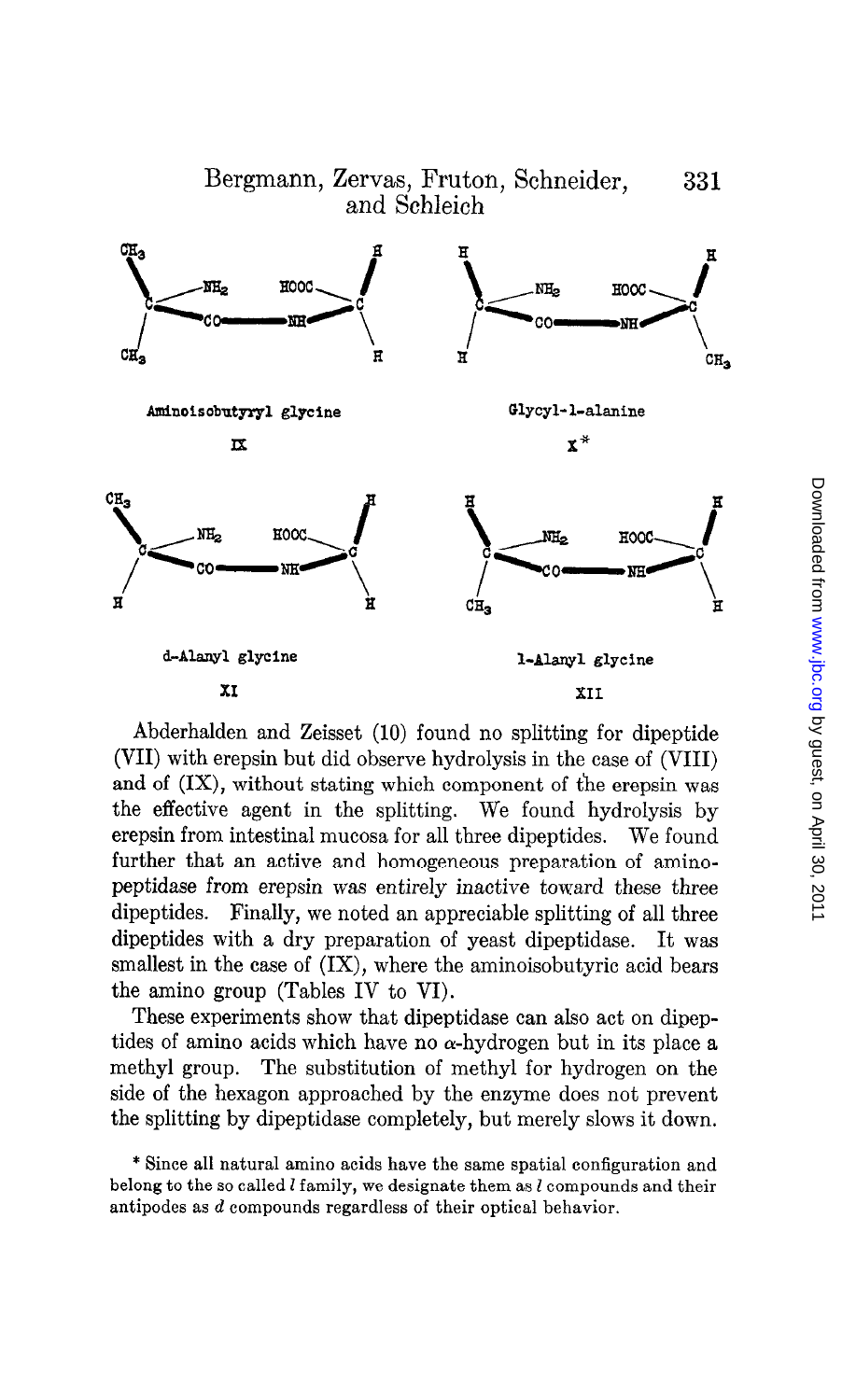# 332 Proteolytic Enzymes. V

This is particularly clear when peptides (VII) and (IX) are investigated under the same conditions as glycyl-l-alanine  $(X)$  and lalanylglycine (XII). The two last named peptides differ from (VII) and (IX) only in the fact that in place of the methyl groups on the upper side of the hexagon there are hydrogen atoms.

| Hydrolysis of Peptides of $\alpha$ -Aminoisobutyric Acid | TYRIE TA                |                                          |                 |                |                     |                       |             |
|----------------------------------------------------------|-------------------------|------------------------------------------|-----------------|----------------|---------------------|-----------------------|-------------|
|                                                          |                         | Glycerol extract of<br>intestinal mucosa |                 |                | Amino-<br>peptidase | Yeast<br>dipeptidase* |             |
| Substrate                                                | Time                    | ⋖<br>Hydrolysis                          | m<br>Hydrolysis | Time           | Hydrolysis          | Time                  | Hydrolysis  |
|                                                          | hrs.                    | per<br>cent                              | per<br>cent     | hrs.           | per<br>cent         | hrs.                  | per<br>cent |
| dl-Leucylglycine<br>Glycylglycine                        | $\boldsymbol{2}$        | 95                                       | 90              | $2\frac{1}{2}$ | 3                   | 1                     | 71          |
| dl-Leucylglycylglycine                                   | $\boldsymbol{2}$        | 90                                       | 92              | $2\frac{1}{2}$ | 96                  |                       |             |
| Chloroacetyl-l-tyrosine                                  | $\mathbf{1}$            | 1                                        |                 |                |                     |                       |             |
| Glycylaminoisobutyric acid                               | 5                       | 5                                        |                 | 3              | 3                   | 3                     | 4           |
|                                                          | 8                       |                                          | 21              | ĥ              | $\overline{3}$      | 6                     | 8           |
|                                                          | $8\frac{1}{2}$          | 13                                       |                 |                |                     | 10                    | 12          |
| Glycyl-l-alanine                                         | $\boldsymbol{2}$        |                                          | 60              |                |                     |                       |             |
|                                                          | $\overline{\mathbf{4}}$ |                                          | 79              |                |                     |                       |             |
| l-Alanylaminoisobutyric acid                             | $3\frac{1}{4}$          | 62                                       |                 | 3              | 0                   | 1                     | 16          |
|                                                          | 5                       | 77                                       |                 | $5\frac{1}{2}$ | $\Omega$            | $\boldsymbol{3}$      | 35          |
|                                                          | $6\frac{3}{4}$          | 89                                       |                 |                |                     | 10                    | 45          |
| Aminoisobutyrylglycine                                   | 3                       | 22                                       | 24              | 3              | 0                   | 3                     | 25          |
|                                                          | 5                       | 38                                       |                 | 5              | $\bf{0}$            | 6                     | 31          |
|                                                          | 6                       |                                          | 51              |                |                     | 10                    | 38          |
|                                                          | 7                       | 43                                       |                 |                |                     |                       |             |
| <i>l</i> -Alanylglycine                                  | 3                       |                                          | 65              |                |                     |                       |             |
|                                                          | 6                       |                                          | 91              |                |                     |                       |             |

TABLE IV Hudrolysis of Pentides of  $\alpha$ -Aminoisobutyric Aci  $\frac{1}{\sin \theta}$  of  $\alpha$ -Aminoisobutyr

\* 4 mg. (0.4 peptidase unit) of dry preparation were employed per 1 cc. of reaction mixture.

At this point our experimental results and interpretation conflict with a specificity law whose general validity was held to be quite firmly established. It was stated that dipeptides containing only one antipode of a natural amino acid are not split by dipeptidase (11). Our proposed theory of the mechanism of dipeptidase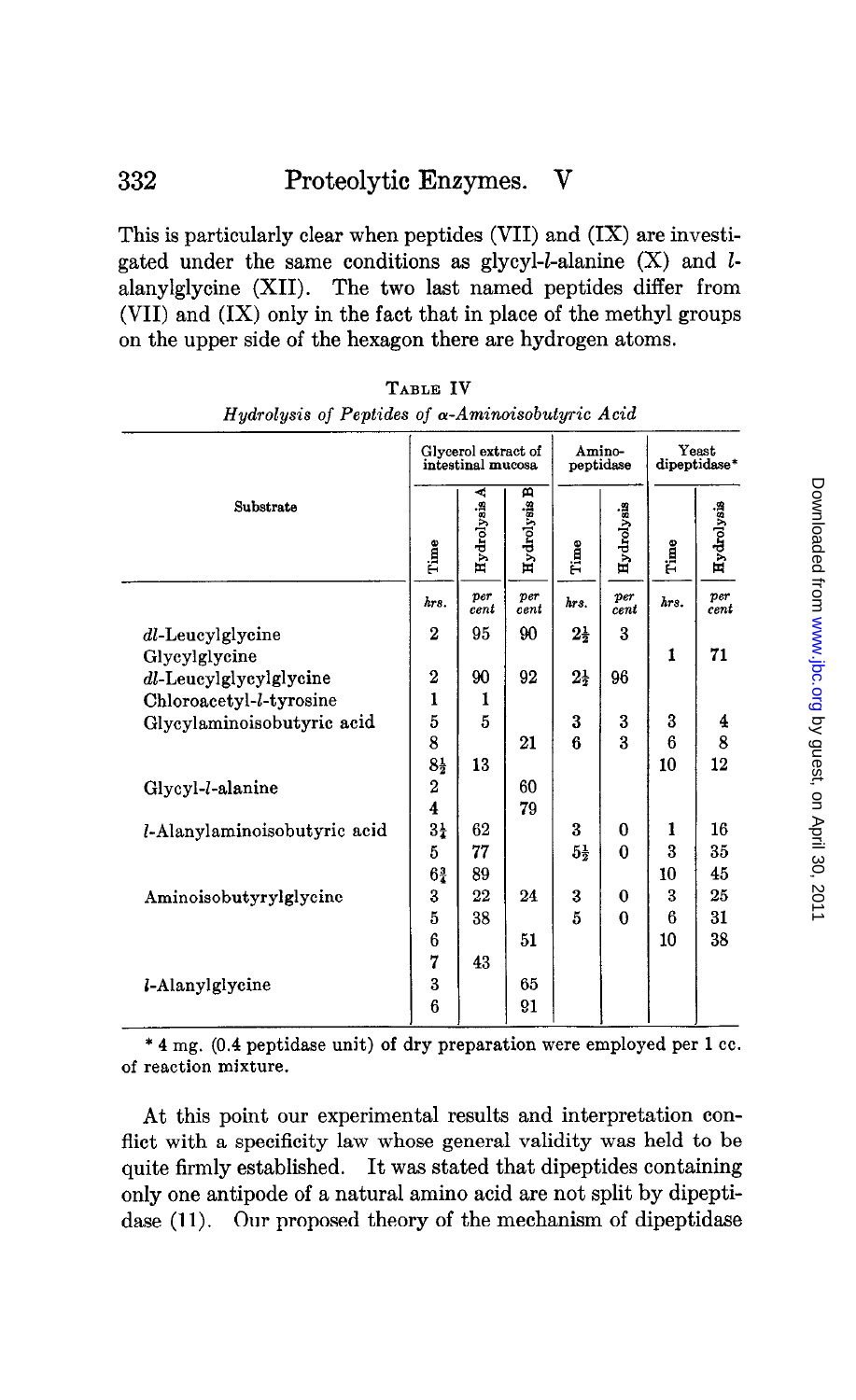action requires, however, that certain exceptions to this rule should be observed. For example, I-leucyl-d-alanine (XIII) is composed of the natural Lleucine and the antipode of the natural

# TABLE V

Inhibition of Dipeptidase Action by Alanine. Glycerol Extract of Intestinal Mucosa Was Employed

| Substrate                    | Time | Hydrolysis |          |  |  |
|------------------------------|------|------------|----------|--|--|
|                              |      | No alanine | Alanine  |  |  |
|                              | hrs. | per cent   | per cent |  |  |
| Glycylglycine                |      | 30         | 18       |  |  |
|                              | 2    | 59         | 34       |  |  |
| l-Alanylaminoisobutyric acid | 2    | 36         | 24       |  |  |
|                              | 4    | 67         | 35       |  |  |
| Aminoisobutyrylglycine       | 2    | 18         | 14       |  |  |
|                              |      | 29         | 16       |  |  |

0.1 mm of dl-alanine was added to each reaction mixture.

## TABLE VI

Poisoning of Enzymatic Action of Extract of Intestinal Mucosa with HCN 3 mg. of HCN were added to each reaction mixture.

| Substrate                    | Time | Hydrolysis  |          |  |  |
|------------------------------|------|-------------|----------|--|--|
|                              |      | Without HCN | With HCN |  |  |
|                              | hrs. | per cent    | per cent |  |  |
| Glycylglycine                | 4    | 79          |          |  |  |
|                              | 6    |             |          |  |  |
| l-Alanylaminoisobutyric acid | 3    |             |          |  |  |
|                              | 5    | 77          |          |  |  |
| Aminobutyrylglycine          | 3    | 22          |          |  |  |
|                              | 5    | 38          |          |  |  |

alanine. Its hexagon shows on its upper face precisely the same arrangement as in the two peptides (VII) and (VIII) of aminoisobutyric acid.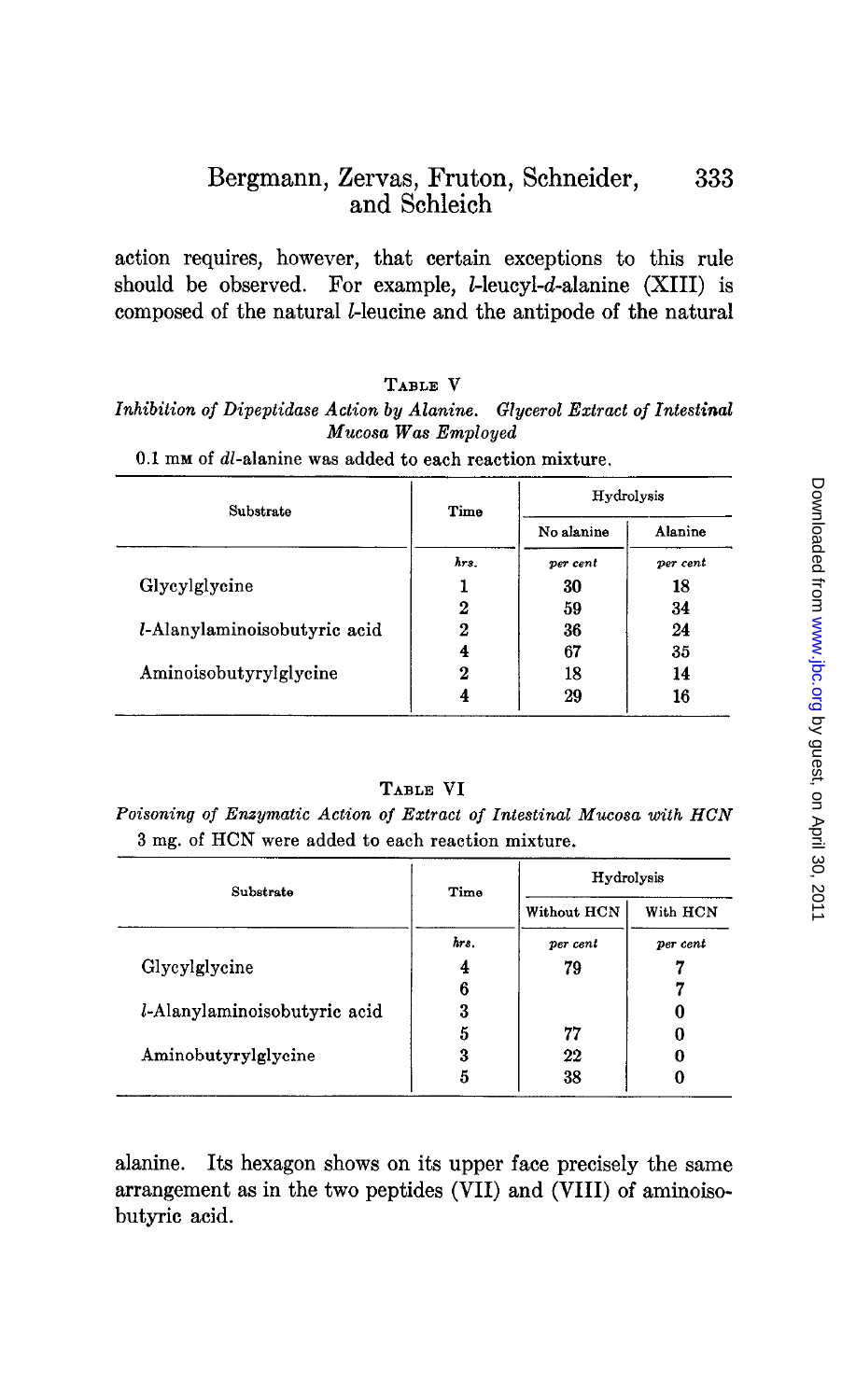

Since this is, however, the side of the hexagon upon which, according to our view, dipeptidase combines with the substrate, the enzyme should be able to combine with *l*-leucyl-*d*-alanine and thus split it. Similarly, d-alanylglycine (XI) should be hydrolyzed. Experiments with yeast dipeptidase have confirmed this expectation and shown further that *l*-leucyl-d-alanine is split more rapidly than the sluggish glycylglycine, but more slowly than l-leucylglycine or *l*-leucyl-*l*-alanine (XIV). Hydrolysis was also obtained in the case of I-leucyl-d-alanine with erepsin from intestinal mucosa, but not with aminopeptidase from the same source (Table VII).

It is of interest that aminoisobutyrylglycine is split more rapidly than d-alanylglycine. Thus the substitution of  $\alpha'$ -hydrogen by methyl on the side of the hexagon not approached by the enzyme in this case accelerates the splitting.

As a component of dipeptides subjected to dipeptidase action, d-alanine does not obey the hitherto accepted specificity rule. The rule must therefore be restricted as follows: If a dipeptide contains the antipode of a natural amino acid,  $NH<sub>2</sub>.\text{CHR} \cdot \text{COOH}$ , and R is  $CH<sub>3</sub>$  or larger, then steric hindrance of dipeptidase action results, which in the case of  $R = C_4H_9$  or bigger side chains<sup>2</sup> leads to complete inhibition of hydrolysis in the usual experimental period of time.

 $2$  The precise behavior of d-aminobutyric acid and the corresponding aminovaleric acid remains to be investigated. It was previously found (12) that the dipeptide, glycyldehydrophenylalanine, is not split by dipeptidase. In view of the results reported in this paper this finding cannot be explained by the absence of  $\alpha$ -hydrogen.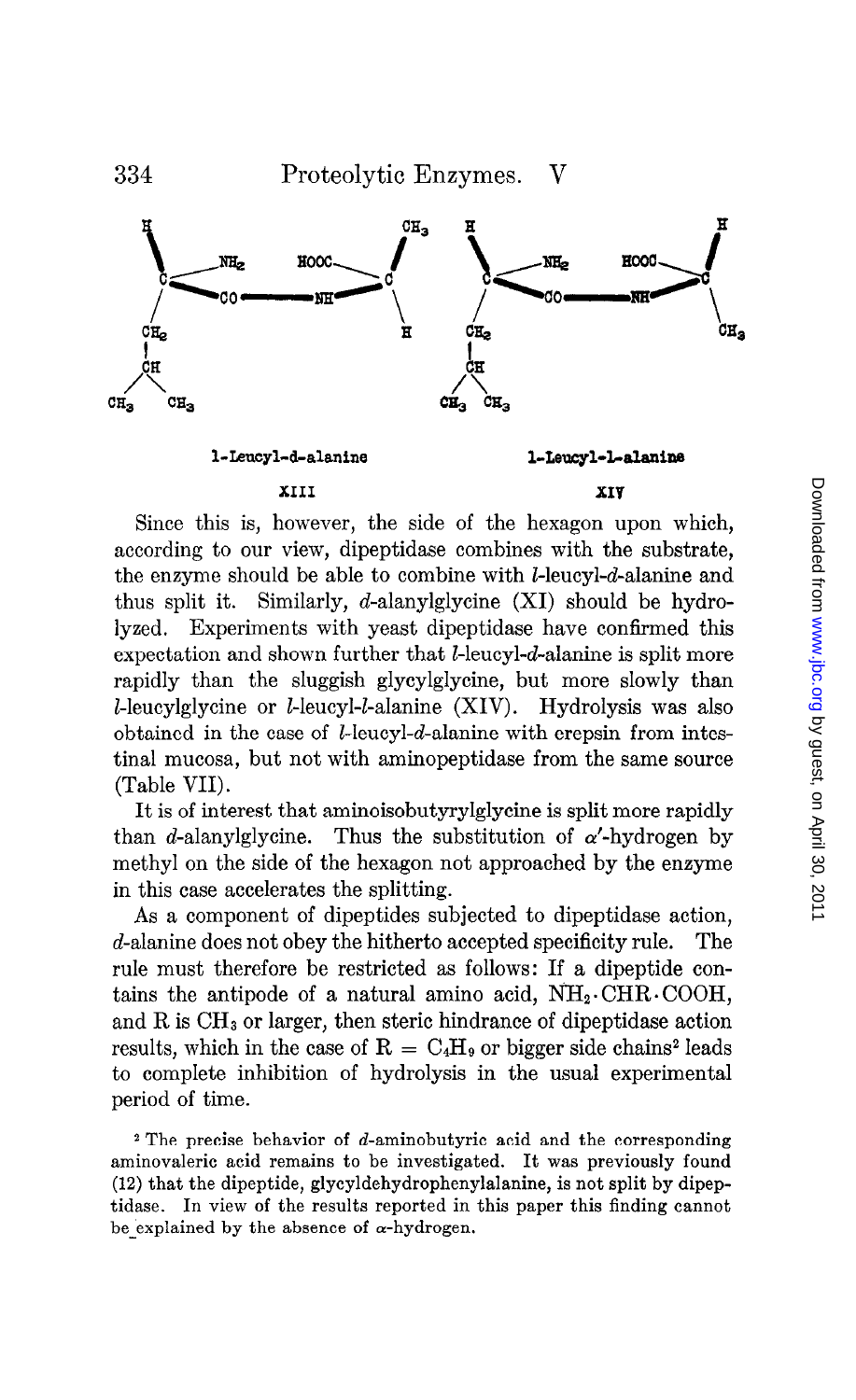The following method for the determination of the configuration of primary amino acids was recently reported (13): combination with a natural amino acid to a dipeptide which is subjected to the action of dipeptidase. The validity of this method is not affected by the above remarks since it is employed only for amino acids which are much more complex than alanine.

| Substrate               |                | Glycerol extract of<br>intestinal mucosa | Aminopeptidase          |                 |                | Yeast<br>dipeptidase* |  |
|-------------------------|----------------|------------------------------------------|-------------------------|-----------------|----------------|-----------------------|--|
|                         | Time           | Hydrol-<br>ysis                          | Time                    | Hydrol-<br>ysis | Time           | Hydrol-<br>ysis       |  |
|                         | hrs.           | per cent                                 | hrs.                    | per cent        | hrs.           | per cent              |  |
| dl-Leucylglycine        | 1              | 70                                       | 2                       | 0               | 2              | 74                    |  |
|                         | $2\frac{1}{2}$ | 86                                       | $\overline{4}$          | $\Omega$        | 4              | 90                    |  |
| Glycylglycine           | 1              | 39                                       |                         |                 | $\overline{2}$ | 36                    |  |
|                         | $2\frac{1}{2}$ | 74                                       |                         |                 | 4              | 80                    |  |
|                         |                |                                          |                         |                 | 6              | 90                    |  |
| dl-Leucylglycylglycine  | 1              | 78                                       | 2                       | 27              | $\overline{2}$ | 4                     |  |
|                         | $2\frac{1}{2}$ | 109                                      | $\overline{\mathbf{4}}$ | 35              | 4              | 7                     |  |
| Chloroacetyl-l-tyrosine | $2\frac{1}{2}$ | $\boldsymbol{2}$                         |                         |                 |                |                       |  |
| Gelatin                 | $2\frac{1}{2}$ | $\overline{2}$                           |                         |                 |                |                       |  |
| l-Leucyl-d-alanine      | 1              | 26                                       | 2                       | 0               | 2              | 25                    |  |
|                         | 3              | 54                                       | 4                       | $\mathbf{3}$    | 4              | 51                    |  |
|                         | 5              | 70                                       |                         |                 | 6              | 69                    |  |
| l-Leucyl-l-alanine      | $1\frac{1}{2}$ | 100                                      |                         |                 |                |                       |  |
| $d$ -Alanylglycine      | $1\frac{1}{2}$ | 5                                        |                         |                 | 4              | 11                    |  |
|                         | 4              | 13                                       |                         |                 | 8              | 28                    |  |
|                         | 8              | 23                                       |                         |                 |                |                       |  |
| <i>l</i> -Alanylglycine | 14             | 42                                       |                         |                 |                |                       |  |
|                         | 3              | 63                                       |                         |                 |                |                       |  |

TABLE VII Hydrolysis of Peptides of d-Alani -

\* 4 mg. of dry preparation were employed.

Since a large amount of consistent information regarding the specificity of dipeptidase is now at hand, it is worth while to discuss the cause for the stereochemical selectivity of the enzyme. The splitting of the peptides, glycylglycine, glycylaminoisobutyric acid, and aminoisobutyrylglycine, shows definitely that the enzyme requires no asymmetry of the amino acids or peptides. The fact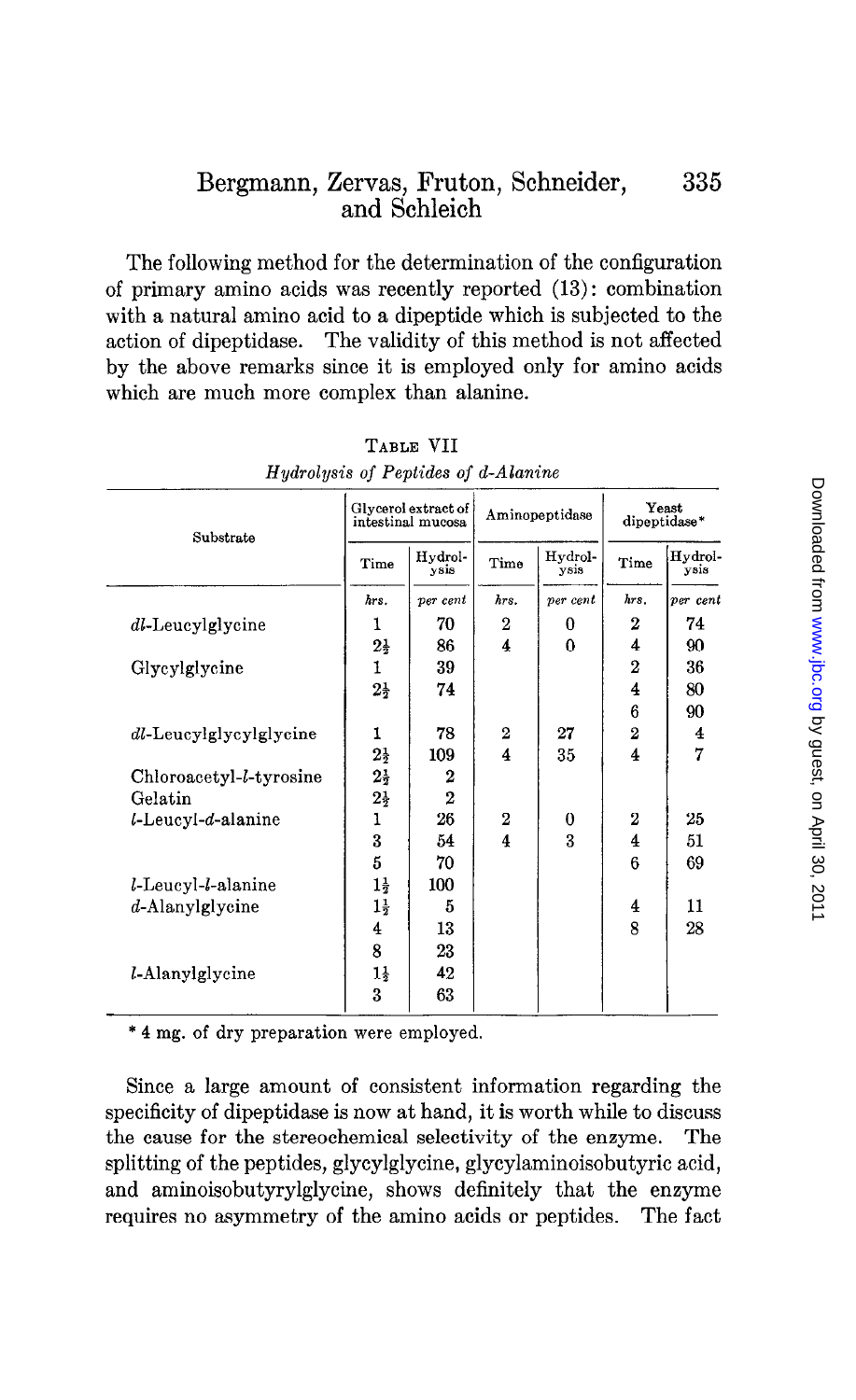# 336 Proteolytic Enzymes. V

that stereochemical selectivity occurs in the case of peptides containing asymmetric amino acids will be elucidated with  $l$ -leucylglycine as an example. When the dipeptidase combines with L-leucylglycine on the upper side of the hexagon  $(cf. (XV))$ , it finds the carboxyl group, the peptide hydrogen, and the amino group arranged in a clockwise order. The reactive groups of the enzyme which combine with carboxyl, peptide hydrogen, and amino group must be arranged in the enzyme in such a manner that they fall exactly on the above groups in the peptide.



If we now subject d-leucylglycine (XVI) to dipeptidase action, we have again on the upper side of the hexagon the carboxyl group, peptide hydrogen, and the amino group arranged in clockwise order. However, the enzyme cannot combine with these groups because its approach is prevented by the voluminous  $C_4H_9$  group. Were the enzyme to act on the lower face of the hexagon, no splitting would result because the carboxyl group, peptide hydrogen, and amino group are arranged in a counter-clockwise order so that the reactive groups of the enzyme cannot combine with all the necessary reactive groups of the substrate.

If the enzyme would combine with only two reactive groups of the substrate, for example the amino group and the peptide hydrogen, it would not matter upon which side of the hexagon plane it reacts with the substrate and d-leucylglycine would be split exactly as its antipode. The last cause for optical selectivity of dipeptidase lies, therefore, in the fact that the enzyme combines with more than two points of the substrate. It seems probable that this theory of polyaffinity applies to other enzymes with asymmetrical specificity as well. We are investigating this question for car-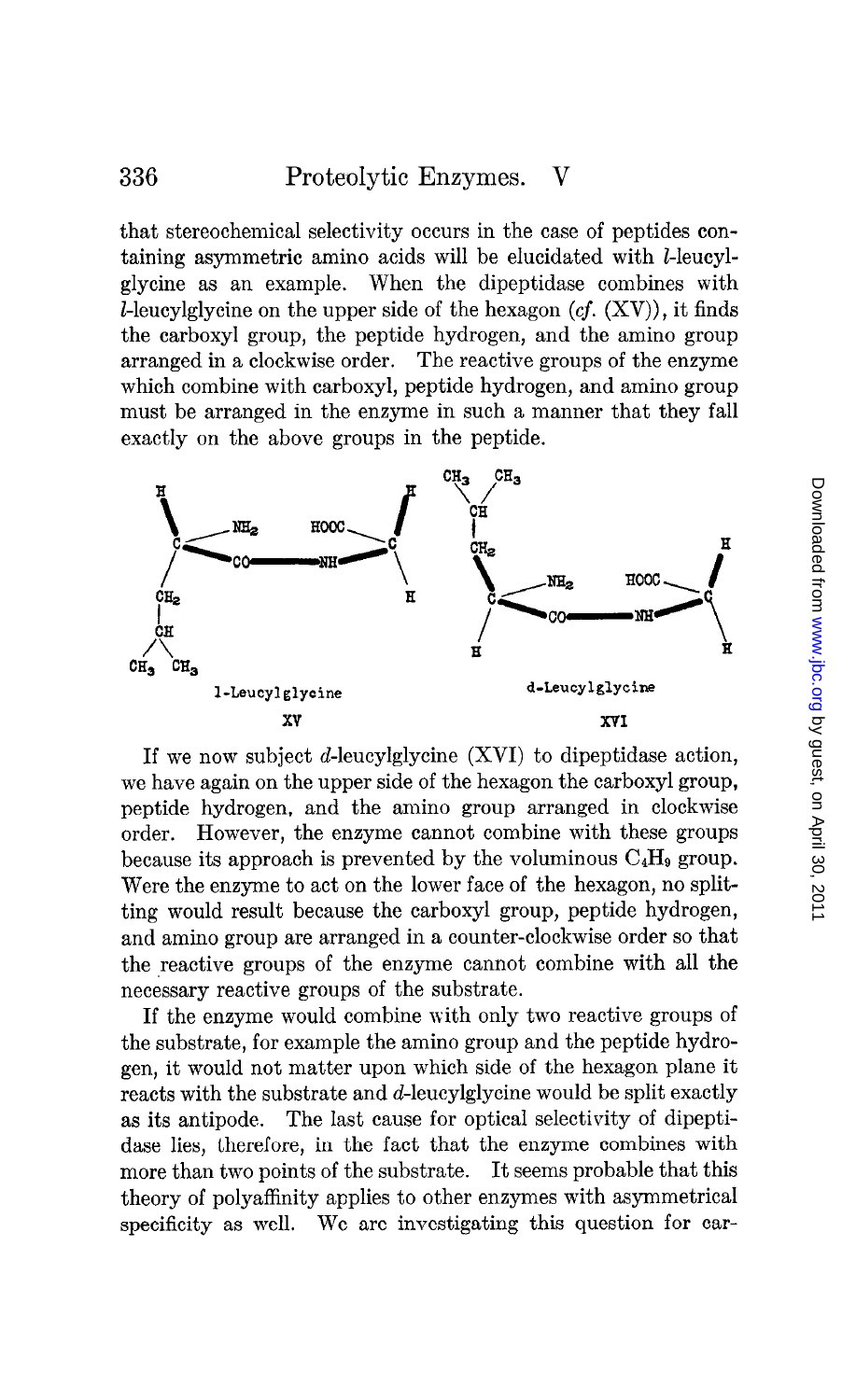boxypeptidase and aminopeptidase and are using the steric hindrance of their action towards peptides of d-alanine as a convenient proof.

It may appear too early to propose such a detailed picture of the mechanism of dipeptidase action, especially in view of the lack of any knowledge regarding its chemical nature. However, the fact that the proposed theory could predict specificity phenomena (splitting of peptides of d-alanine) indicates that it possesses a high degree of probability.

## EXPERIMENTAL

# Synthesis of Peptides of  $\alpha$ -Aminoisobutyric Acid. Glycyl- $\alpha$ -Aminoisobutyric Acid

 $Carbobenzoxualucul- $\alpha$ -Aminoisobuturic Acid Ethul Ester-From$ 6.5 gm, of  $\alpha$ -aminoisobutyric acid ethyl ester hydrochloride a solution of the free ester in ethyl acetate was prepared in the usual manner. To this solution there were added with strong cooling 4 gm. of carbobenxoxyglycyl chloride (14) in several portions. After standing 1 hour at room temperature the  $\alpha$ -aminoisobutyric acid ester hydrochloride (2.3 gm.) which had separated out was filtered off by suction, the filtrate washed with dilute HCl, water, and bicarbonate, dried over  $Na<sub>2</sub>SO<sub>4</sub>$ , and evaporated under diminished pressure. Needles with a melting point of 84' (corrected) were obtained. Yield, 4 gm.

For analysis the substance was recrystallized from ethyl acetatepetroleum ether.

## $C_{16}H_{22}O_6N_2(322.2)$ . Calculated, N 8.70; found, N 8.61

Carbobenzoxyglycyl- $\alpha$ -Aminoisobutyric Acid-4 gm. of the above ester were shaken for a short time with 14 cc. of N NaOH (1.1) moles) and 20 cc. of absolute alcohol, whereupon a clear solution was obtained. After 45 minutes the solution was acidified with dilute HCl, the free acid crystallizing out. On concentrating the filtrate under diminished pressure, a second crop of crystals was obtained. Total yield, 3.5 gm.; m.p., 154' (corrected). The needles crystallized in clusters.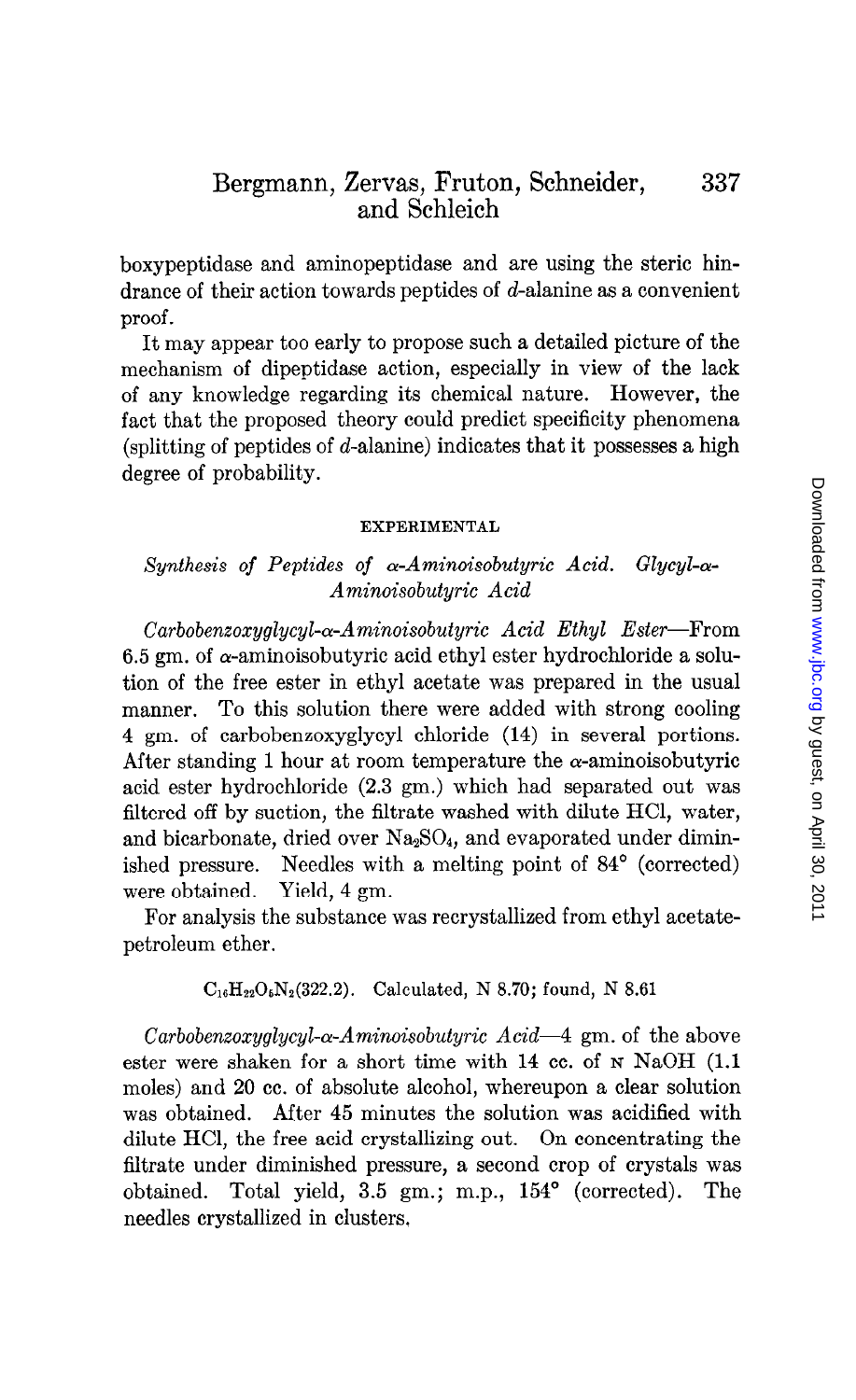For analysis the material was recrystallized from water, whereupon the melting point rose to  $155.5^{\circ}$  (corrected).

 $C_{14}H_{18}O_5N_2(294.2)$ . Calculated, N 9.52; found, N 9.63

Free Dipeptide-1.4 gm. of the carbobenzoxypeptide were dissolved in absolute methyl alcohol, a small amount of water and 1 cc. of glacial acetic acid added, and the solution hydrogenated in the presence of palladium, Mohr, in the usual manner. The hydrogenation was completed in about 30 minutes. On evaporation under diminished pressure crystals (prisms) were obtained .which were transferred to the filter by means of absolute alcohol. Yield, 0.7 gm.

For analysis the material was recrystallized from water-alcohol.

 $C_6H_{12}O_3N_2$ . Calculated. C 44.98, H 7.55, N 17.49 160.1 Found. " 45.26, " 7.46, " 17.48

3.360 mg. required 2.05 cc. of 0.01 N KOH in 90 per cent alcohol, thymolphthalein being used as indicator. Calculated, 2.10 cc.

# $l$ -Alanyl- $\alpha$ -Aminoisobutyric Acid

 $Carbobenzoxy-L-Alanyl- $\alpha$ -Aminoisobutyric Acid—From 5 gm. of$  $\alpha$ -aminoisobutyric acid ethyl ester hydrochloride a solution of the free ester in ethyl acetate was prepared in the usual manner. Into this solution there was filtered with cooling an absolute ethyl acetate solution of carbobenzoxy-l-alanyl chloride which was prepared (5) from 4.5 gm. of carbobenzoxy-d-alanine. After standing 3 hours the ester hydrochloride which had separated out was filtered off by suction, the filtrate washed with dilute HCI, water, and bicarbonate, dried over Na<sub>2</sub>SO<sub>4</sub>, and evaporated under reduced pressure. A syrup (3.8 gm.) resulted which could not be crystallized. This oil was dissolved in 20 cc. of absolute alcohol and shaken with 13 cc. of N NaOH for  $1\frac{1}{2}$  hours after cooling at the start. After acidifying with dilute HCl to Congo red acidity, most of the alcohol was removed by evaporation under reduced pressure. The aqueous residue was extracted with ethyl 'acetate; the ethyl acetate solution washed several times with water, dried over  $Na<sub>3</sub>SO<sub>4</sub>$ , and evaporated under reduced pressure. The crystalline residue was recrystallized from a small quantity of ethyl acetate. Yield, 2.2 gm. of lancet-shaped crystals.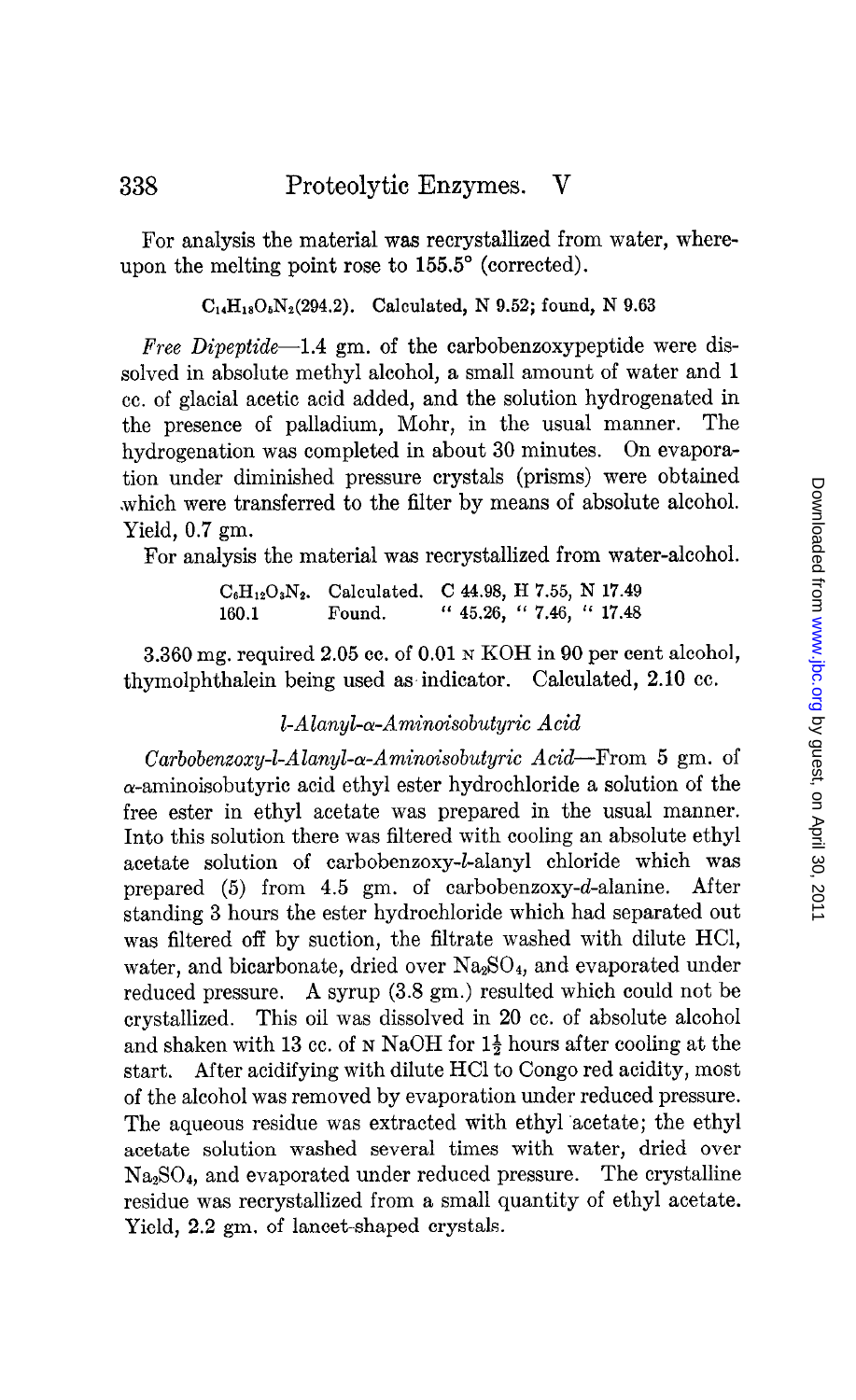For analysis the material was recrystallized from ethyl acetate. M.p.,  $165^{\circ}$  (corrected).

 $C_{15}H_{22}O_5N_2(308.2)$ . Calculated, N 9.09; found, N 9.29

Free Dipeptide-1.7 gm. of the carbobenzoxypeptide were dissolved in absolute methanol, and after addition of a small quantity of water and 7 cc. of glacial acetic acid hydrogenated with palladium, Mohr, in the usual manner. The hydrogenation was completed in about 30 minutes. The filtered solution was evaporated under reduced pressure, giving in quantitative yield long prisms which were transferred to the filter by means of absolute alcohol.

For analysis the material was recrystallized from water and alcohol.

> $C_7H_{14}O_3N_2$ . Calculated. C 48.28, H 8.10, N 16.09 174.1 Found. " 48.61, " 8.15, " 16.17

4.125 mg. required 2.34 cc. of 0.01 N KOH in 90 per cent alcohol, thymolphthalein being used as indicator. Calculated, 2.37 cc.  $[\alpha]_p^{20} = +34.52^{\circ}$  (2 per cent in H<sub>2</sub>O).

# $\alpha$ -Aminoisobutyrylglycine

Carbobenzoxy- $\alpha$ -Aminoisobutyric Acid-From 14 gm. of  $\alpha$ -aminoisobutyric acid ethyl ester hydrochloride a solution of the free ester in ether was prepared in the usual manner. To this solution there were added with cooling 7 gm. of benzylcarbonyl chloride in several portions. After standing 4 hours at room temperature, the ester hydrochloride which had separated out (6.2 gm.) was filtered off by suction and the filtrate shaken with a little pyridine to decompose the unchanged chloride. The solution was washed with dilute HCl, water, and bicarbonate, dried over  $Na_2SO_4$ , and evaporated under diminished pressure. The resulting syrup (9.5 gm.) was dissolved in 25 cc. of absolute alcohol and shaken with 19 cc. of  $2 \text{ N } \text{NaOH}$  (1.1 moles) for  $1\frac{1}{2}$  hours with initial cooling. After being acidified with dilute HCl to Congo red acidity, most of the alcohol was removed by evaporation under reduced pressure. The aqueous residue was extracted with ether and the ethereal layer shaken with bicarbonate. The bicarbonate layer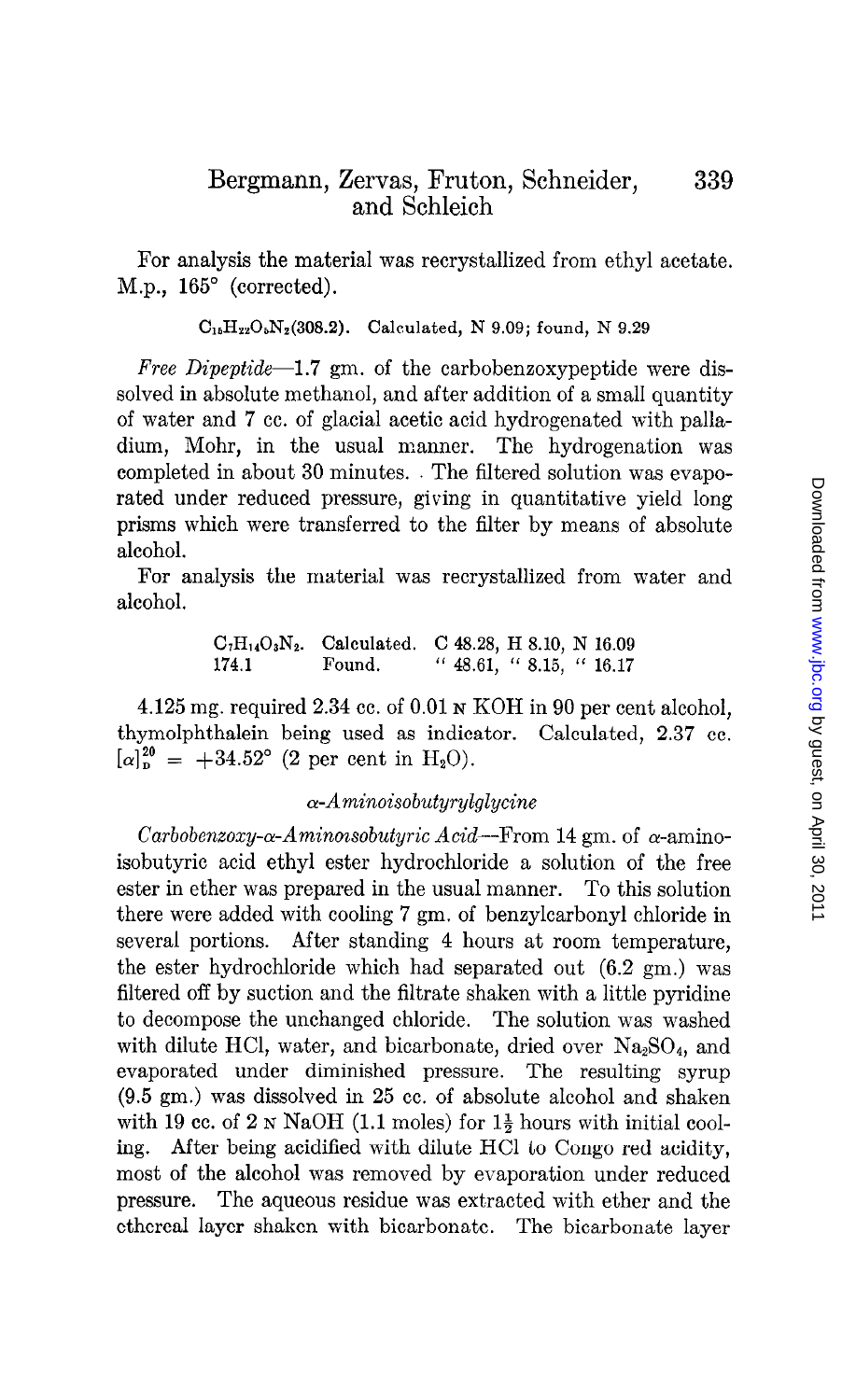was acidified with dilute HCI and extracted several times with ether. The ethereal solution was then washed with water, dried over Na2S04, and evaporated under diminished pressure, yielding a syrup which crystallized on standing and could be transferred to the filter by means of petroleum ether. Yield, 6.5 gm. of hexagonal plates.

For analysis the substance was recrystallized twice from etherpetroleum ether. M.p., 78° (corrected).

# $C_{12}H_{15}O_4N(237.1)$ . Calculated, N 5.91; found, N 6.00

Acid Chloride-To a solution of 3 gm. of carbobenzoxy- $\alpha$ -aminoisobutyric acid in 20 cc. of absolute ether  $3 \text{ gm}$ . of  $\text{PCl}_5$  were added with strong cooling. After being shaken for  $15$  minutes, the filtered solution was evaporated under anhydrous conditions at  $0^{\circ}$ under diminished pressure, yielding a syrup which was washed several times with petroleum ether, and employed for the next reaction.

 $\alpha$ -Aminoisobutyrylglycine—To a solution of about 4.5 gm. of free glycinebenzyl ester (15) in dry ethyl acetate was added a dry ethyl acetate solution of carbobenzoxy- $\alpha$ -aminoisobutyryl chloride (from 3 gm. of acid) described above. The filtrate of glycylbenzyl ester hydrochloride, which had separated out, was washed with dilute HCl, water, and bicarbonate, dried over  $Na<sub>2</sub>SO<sub>4</sub>$ , and evaporated under diminished pressure. The resulting syrup was dissolved in absolute methanol; a few drops of water and 1 cc. of glacial acetic acid were added and hydrogenated with palladium, Mohr, in the usual manner. The hydrogenation was complete after  $1\frac{1}{2}$  hours. After the palladium was filtered off, the solution was evaporated under diminished pressure and after repeated evaporation with absolute alcohol yielded plates which were transferred to the filter by means of absolute alcohol. Yield, 0.5 gm.

For analysis the material was recrystallized from water-alcohol.

 $C_6H_{12}O_3N_2$ . Calculated. C 44.98, H 7.55, N 7.49 160.1 Found. " 45.28, " 7.44, " 7.38

3.805 mg. required 2.30 cc. of 0.01 N KOH in 80 per cent alcohol, thymolphthalein being used as indicator. Calculated, 2.38 cc.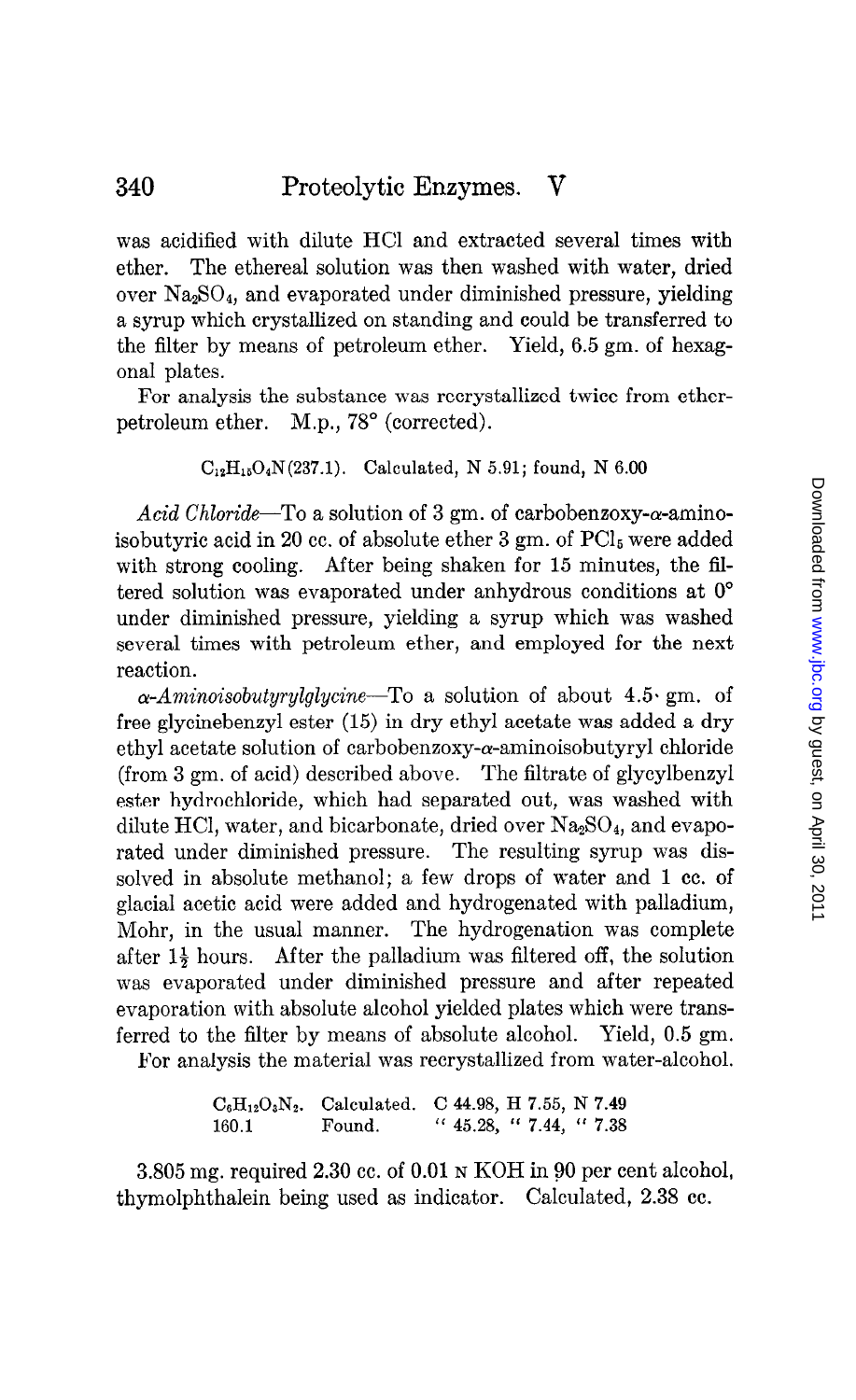## I-Leucyl-d-Alanine

Carbobenzoxy-l-Leucylhydrazide-To a solution of 8.4 gm. of I-leucine methyl ester hydrochloride in 50 cc. of  $H_2O$  there were added 90 cc. of CHCl<sub>3</sub> and then with strong cooling and shaking three 1 gm. portions of MgO and three 4 gm. portions of benzylcarbonyl chloride were added. 15 minutes after the last addition the excess chloride was decomposed with pyridine and the reaction mixture acidified with  $5 \text{ N}$  HCl. The CHCl<sub>3</sub> layer was washed twice with water, then with bicarbonate and dilute HCl, dried over  $Na<sub>2</sub>SO<sub>4</sub>$ , and evaporated under diminished pressure. A syrup resulted which was dried by repeated evaporation with methyl alcohol and dissolved in 50 cc. of absolute alcohol. 3.2 gm. of hydrazine hydrate were added and the reaction mixture was left at room temperature for 24 hours. A slight precipitate was filtered off; the alcohol evaporated off under diminished pressure and completely removed by two evaporations with ether. Needles; yield, 12.5 gm.; m.p., 121<sup>°</sup>. For analysis the substance was recrystallized from ethyl acetate.

$$
C_{14}H_{21}O_3N_3.
$$
   
Calculated. C 60.21, H 7.88, N 14.69  
279  
Found. " 59.99, " 7.76, " 14.54

 $Carbobenzoxy-LLeucyl-d-Alanine Methyl Ester-8 gm. of carbo$ benzoxyleucylhydrazide were dissolved in 100 cc. of  $H_2O$ , 10 cc. of acetic acid, and 5 cc. of concentrated HCl. With strong cooling  $(3^{\circ})$ and shaking,  $3.5 \text{ gm. of } \text{NaNO}_2$  were added slowly and the oil which separated out was extracted with ether. The ether solution was washed twice with cold  $H_2O$  and bicarbonate, filtered through a dry filter, and dried over  $Na<sub>2</sub>SO<sub>4</sub>$ . The dry ether solution of the azide was then mixed with a dry ether solution of d-alanine methyl ester from  $3.2 \text{ gm}$ . of d-alanine<sup>3</sup> and the reaction mixture was allowed to stand overnight at room temperature. Some of the substance crystallized out in long needles. These were filtered off, and the filtrate washed with dilute HCl, bicarbonate, and water,

<sup>3</sup> The d-alanine methyl ester was prepared from d-alanine hydrochloride which had been obtained by resolution of benzoyl-dl-alanine with brucine according to Fischer  $(16)$ . The rotation of the *d*-alanine hydrochloride was  $[\alpha]_D^{\mathbf{z}} = -10.2^{\circ}$  (10 per cent in H<sub>2</sub>O).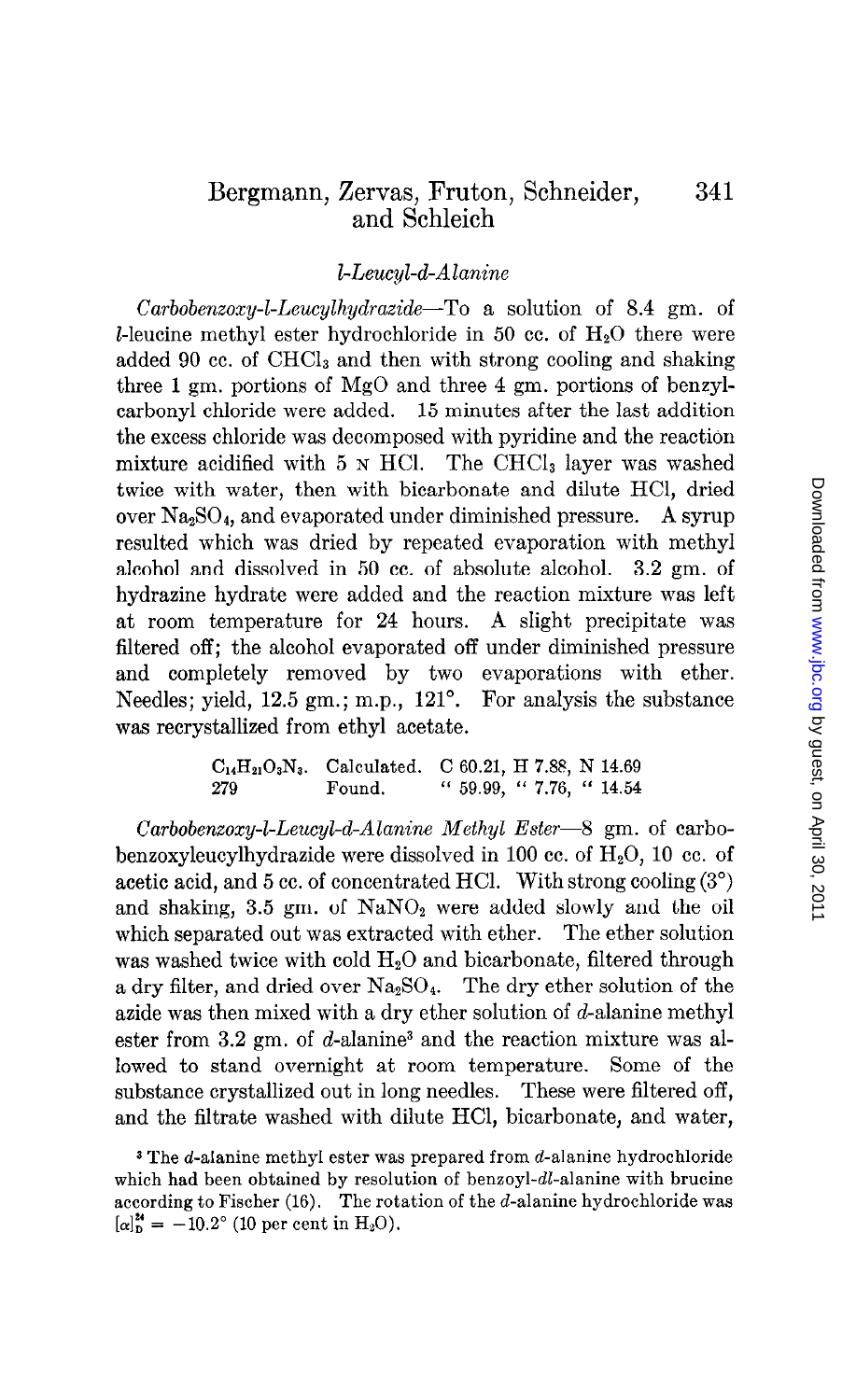passed through a dry filter, and concentrated under diminished pressure. In this manner more of the substance was obtained. To the filtrate petroleum ether was added, yielding another crop. Yield, 3 gm.; m.p., 129-130°.

For analysis the substance was recrystallized from ethyl acetate and petroleum ether.

> $C_{18}H_{26}N_2O_5$ . Calculated. C 61.71, H 7.45, N 8.00 350 Found. " 61.63, " 7.46, " 8.00

This compound was also prepared by coupling carbobenzoxy-lleucyl chloride with d-alanine methyl ester but the yield was even lower.

Free Dipeptide—A solution of 1.3 gm. of the ester in 7 cc. of acetone and 3.9 cc. of N NaOH (1.1 moles) was allowed to stand 40 minutes at room temperature with occasional shaking. The solution was filtered and to the filtrate 4.2 cc. of N HCl were added. The acetone was removed under diminished pressure, whereupon an oil appeared which could not be crystallized. It was extracted with ethyl acetate; the ethyl acetate solution dried over  $Na<sub>2</sub>SO<sub>4</sub>$ and evaporated under diminished pressure. The resulting syrup was dissolved in absolute methyl alcohol and hydrogenated with palladium as catalyst in the presence of acetic acid. The hydrogenation was completed in 30 minutes. The filtered solution was evaporated under reduced pressure and this procedure repeated twice after addition of absolute alcohol to remove all water and acetic acid. It was taken up in absolute alcohol and crystallized on standing in the ice box. Yield, 0.4 gm.

For analysis the substance was recrystallized from absolute alcohol.

> $C_9H_{18}O_3N_2$ . C 53.47, H 8.91, N 13.86 202 " 53.35, " 9.05, " 13.63

5.35 mg. required 2.69 cc. of 0.01 N KOH in 90 per cent alcohol, thymolphthalein being used as indicator. Calculated, 2.65 cc.  $[\alpha]_p^{22} = +76.0^{\circ}$  (2.5 per cent in H<sub>2</sub>O).

# I-Leucyl-l-Alanine

 $Carbobenzoxy-L-Eeucyl-L-Alanine$  Methyl Ester-This was prepared in the same manner as in the case of I-leucyl-d-alanine.  $M.p., 92-93°.$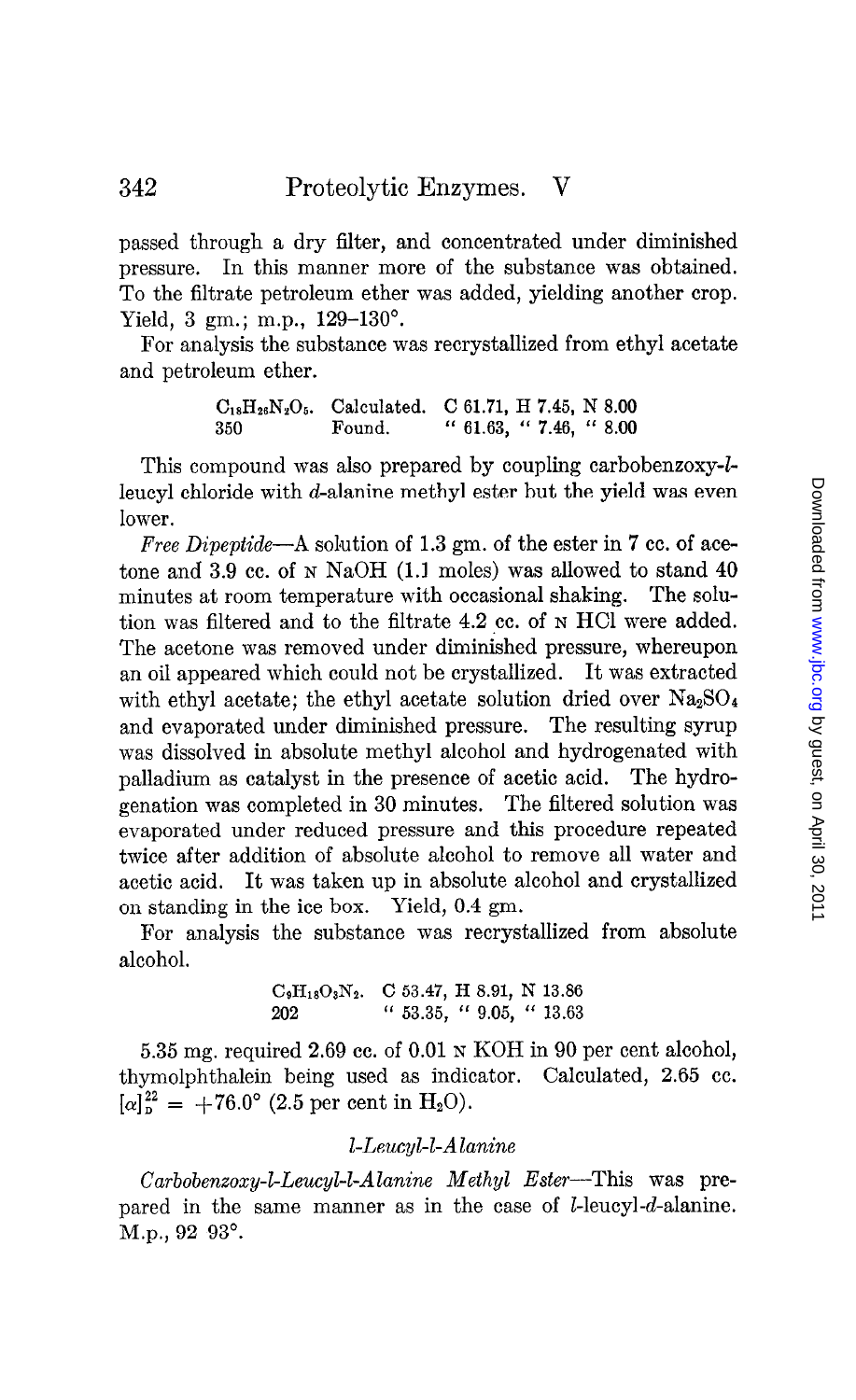$C_{18}H_{26}N_2O_5$ . Calculated. C 61.71, H 7.45, N 8.00 350 Found. " 61.64, " 7.37, " 8.17

Free Dipeptide—This was prepared in the same manner as in the case of I-leucyl-d-alanine.

6.97 mg. required 3.45 cc. of 0.01 N KOH in 90 per cent alcohol, thymolphthalein being used as indicator. Calculated, 3.39 cc.  $[\alpha]_{\rm p}^{24}$  = +22.9° (5 per cent in methyl alcohol).<sup>4</sup>

# d-Alanylglycine

Carbobenzoxy-d-Alanine-This was prepared in the same manner as the  $l$  form  $(14)$ . M.p.,  $84^\circ$ .

> $C_{11}H_{13}O_4N$ . Calculated. C 59.16, H 5.87, N 6.28 223 Found. " 59.14, " 5.74, " 6.56

 $[\alpha]_{\rm p} = +13.9^{\circ}$  (8.5 per cent in glacial acetic acid).

 $Carbobenzoxy-d-Alanylycine Ethyl Ester-A dry ether solution$ of carbobenzoxy-d-alanyl chloride prepared from 3.3 gm. of carbobenzoxy-d-alanine in the same manner as the  $l$  form (5) was mixed with a dry ether solution of glycine ethyl ester prepared from 4.9 gm. of the hydrochloride. The reaction mixture was allowed to stand 30 minutes, whereupon some glycine ethyl ester hydrochloride separated out. This was filtered off and the filtrate washed with dilute HCl, bicarbonate, and water. The solution was then dried over  $Na<sub>2</sub>SO<sub>4</sub>$  and evaporated down under diminished pressure, whereupon the substance crystallized out in needles. Yield, 3.5 gm.; m.p., 98°. For analysis the substance was recrystallized from ethyl acetate-petroleum ether.

> $C_{16}H_{20}O_5N_2$ . Calculated. C 58.44, H 6.49, N 9.09 308 Found. " 58.39, " 6.56, " 8.98

Carbobenzoxy-d-Alanylglycine-To a solution of  $2.5 \text{ gm}$ . of ethyl ester in 8 cc. of acetone 10. cc. of N NaOH were added. After standing for 30 minutes with occasional shaking, the acetone was evaporated off, yielding an oil which crystallized on standing in the ice box. Yield, 1.7 gm.; m.p., 103-104°. For analysis the substance was recrystallized from ethyl acetate.

 $\cdot$  Fischer (17) gives  $[\alpha]_{D}^{20} = +23.5^{\circ}$ .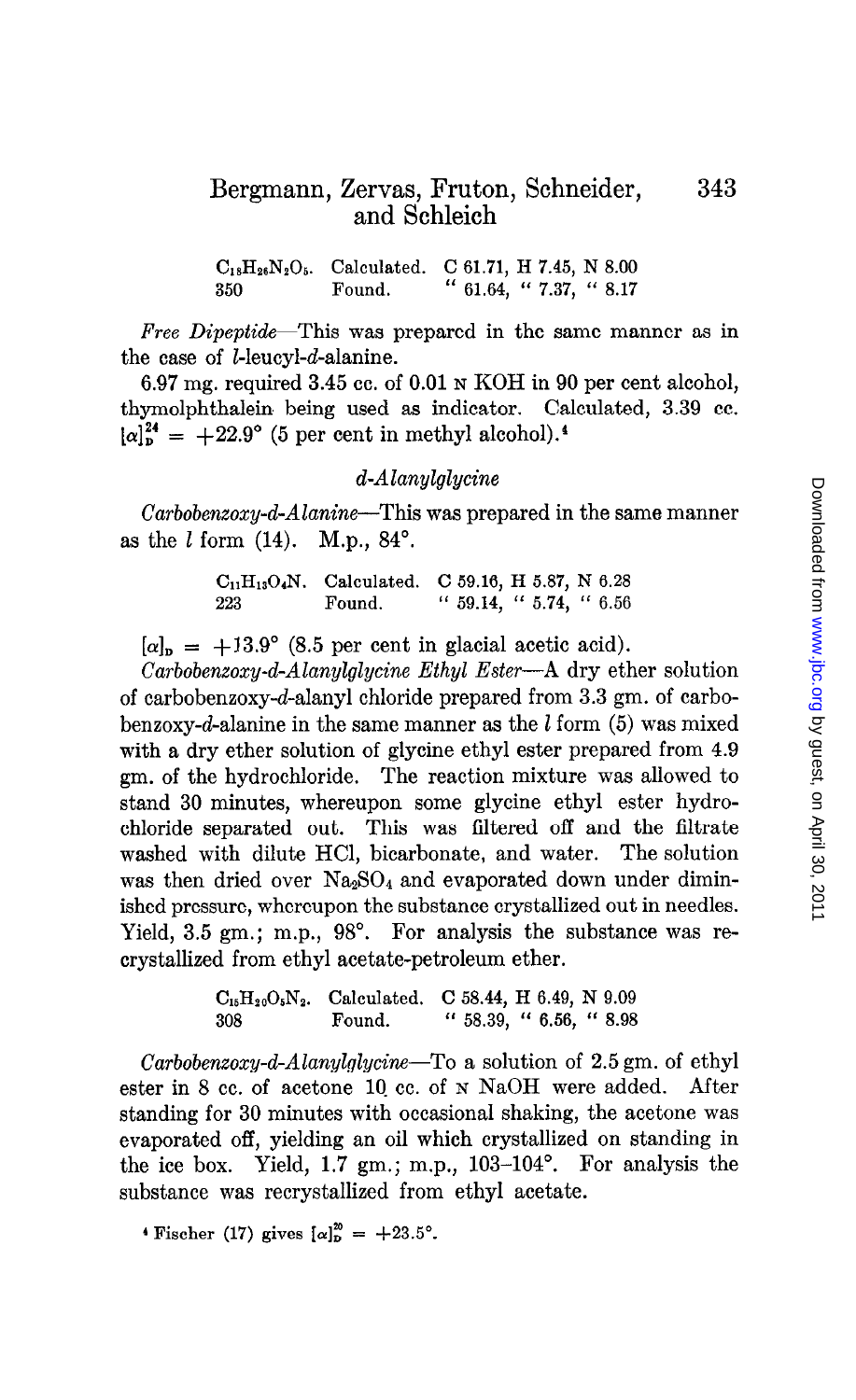```
C_{13}H_{16}O_5N_2. Calculated. C 55.71, H 5.71, N 10.00
280 Found. " 55.61, " 5.67, " 10.01
```
Free Dipeptide-0.9 gm. of carbobenzoxy compound was dissolved in absolute methyl alcohol and hydrogenated in the usual manner after addition of a small amount of water and acetic acid. On evaporation under diminished pressure the peptide was obtained in a yield of 0.4 gm. For analysis it was recrystallized from  $H_2O$ -alcohol.

> $C_5H_1,0_3N_2$ . Calculated. C 41.08, H 6.90, N 19.18 146 Found. '' 41.01, '' 6.95, '' 19.23

7.30 mg. required 4.94 cc. of 0.01 N KOH in 90 per cent alcohol, thymolphthalein being used as indicator. Calculated, 5.00 cc.  $[\alpha]_p^{23} = -50.7^\circ$  (4.3 per cent in H<sub>2</sub>O).<sup>5</sup>

# I-Alanylglycine

 $Carbobenzoxy-L-Alanylycine Ethyl Ester—This was prepared$ in the same manner as in the case of d-alanylglycine.  $M.p., 100^{\circ}$ .

> $C_{15}H_{20}O_5N_2$ . Calculated. C 58.44, H 6.49, N 9.09 308 Found. " 58.41, " 6.44, " 9.16

Carbobenzoxy-l-Alanylglycine-This was prepared in the same manner as in the case of d-alanylglycine. M.p., 104°.

> $C_{13}H_{16}O_5N_2$ . Calculated. C 55.71, H 5.71, N 10.00 280 Found. " 55.64, " 5.75, " 10.21

Free Dipeptide-This was prepared by hydrogenation of the carbobenzoxy compound as in the case of d-alanylglycine.

7.17 mg. required 4.75 cc. of 0.01 N KOH in 90 per cent alcohol, thymolphthalein being used as indicator. Calculated, 4.91 cc.

Glycyl-l-Alanine—This was prepared by the method of Fischer  $(19).$ 

N-Methyl-dl-Leucylglycine—This was prepared by the method of Fischer (20).

Sarcosyl-l-Tyrosine-This was prepared by the method of Abderhalden, Schwab, and Valdecasas (4).

<sup>5</sup> Fischer (18) found for *l*-alanylglycine  $[\alpha]_D^{18} = +50.3^\circ$ .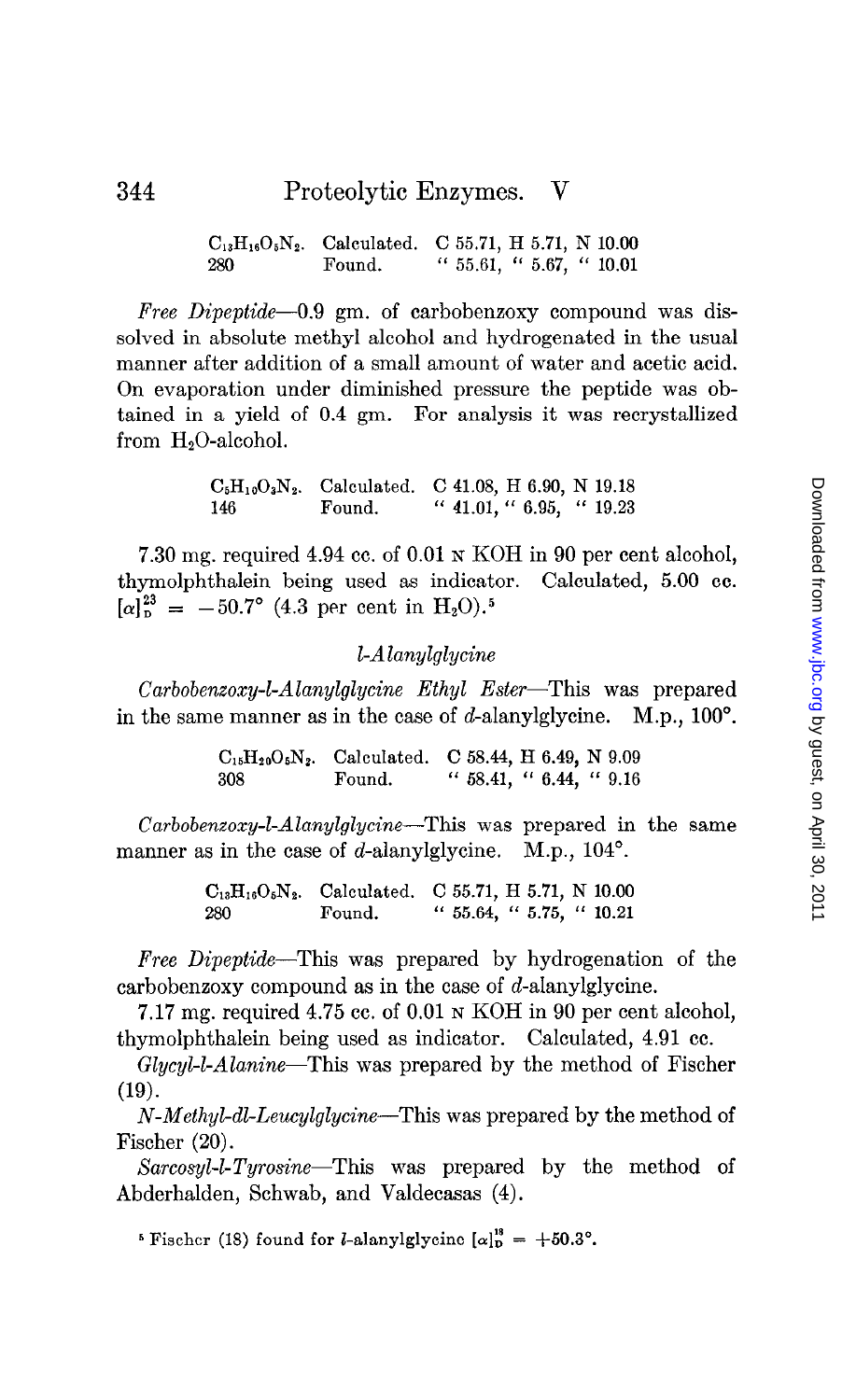The authors are grateful to Dr. A. Elek of New York and Miss J. Wetzel of Dresden for kindly performing the microanalyses reported in this paper.

## Enzymatic Studies

In the experiments reported above the total volume of each reaction mixture was 1 cc. in which were contained 0.05 mm of substrate<sup>6</sup> in 0.5 cc. of  $H_2O$  previously neutralized with 0.2 N  $NH<sub>4</sub>OH$ , 0.1 cc. of  $M/3$  phosphate buffer of the required pH (usually 7.4), and 0.4 cc. of the enzyme solution. The temperature in all cases was 40".

The extent of hydrolysis was determined by titration of the carboxyl groups in 90 per cent alcohol with 0.01 N KOH, thymolphthalein being used as indicator (Grassmann and Heyde (21)). 100 per cent splitting represents an increase of 1 cc. in the titration of 0.2 cc. of the reaction mixture.

The aminopeptidase employed in these experiments was prepared from a glycerol extract of intestinal mucosa by adsorption of the dipeptidase with  $Fe(OH)_3$  according to Waldschmidt-Leitz, Balls, and Graser (22).

The dry preparation of yeast dipeptidase was prepared according to Grassmann and Klenk (23).

### BIBLIOGRAPHY

- 1. Bergmann, M., Zervas, L., and Schleich, H., 2. physiol. Chem., 224, 45 (1934). Bergmann, M., Science, 79, 439 (1934).
- 2. Grassmann, W., and Schneider, F., Biochem. Z., 273, 452 (1934), and earlier papers.
- 3. Levene, P. A., and Simms, H., J. Biol. Chem., 62, 711 (1925).
- 4. Abderhalden, E., Schwab, E., and Valdecasas, J., Fermentforschung, 13, 396 (1932).
- 5. Bergmann, M., Zervas, L., Schleich, H., and Leinert, F., 2. physiol. Chem., 212, 72 (1932).
- 6. Levene, P. A., Simms, H., and Pfaltz, M. H., J. Biol. Chem., 70, 253 (1926).
- 7. Abdcrhalden, E., Rindtorff, E., and Schmitz, A., Fermentforschung, 10, 213 (1928).
- 8. Balls, A. K., and Köhler, F., Ber. chem. Ges., 64, 34 (1931). Waldschmidt-Leitz, E., Z. angew. Chem., 43, 377 (1930).

 $6$  In the case of dl-peptides 0.1 mm was employed and splitting calculated only for the natural form.